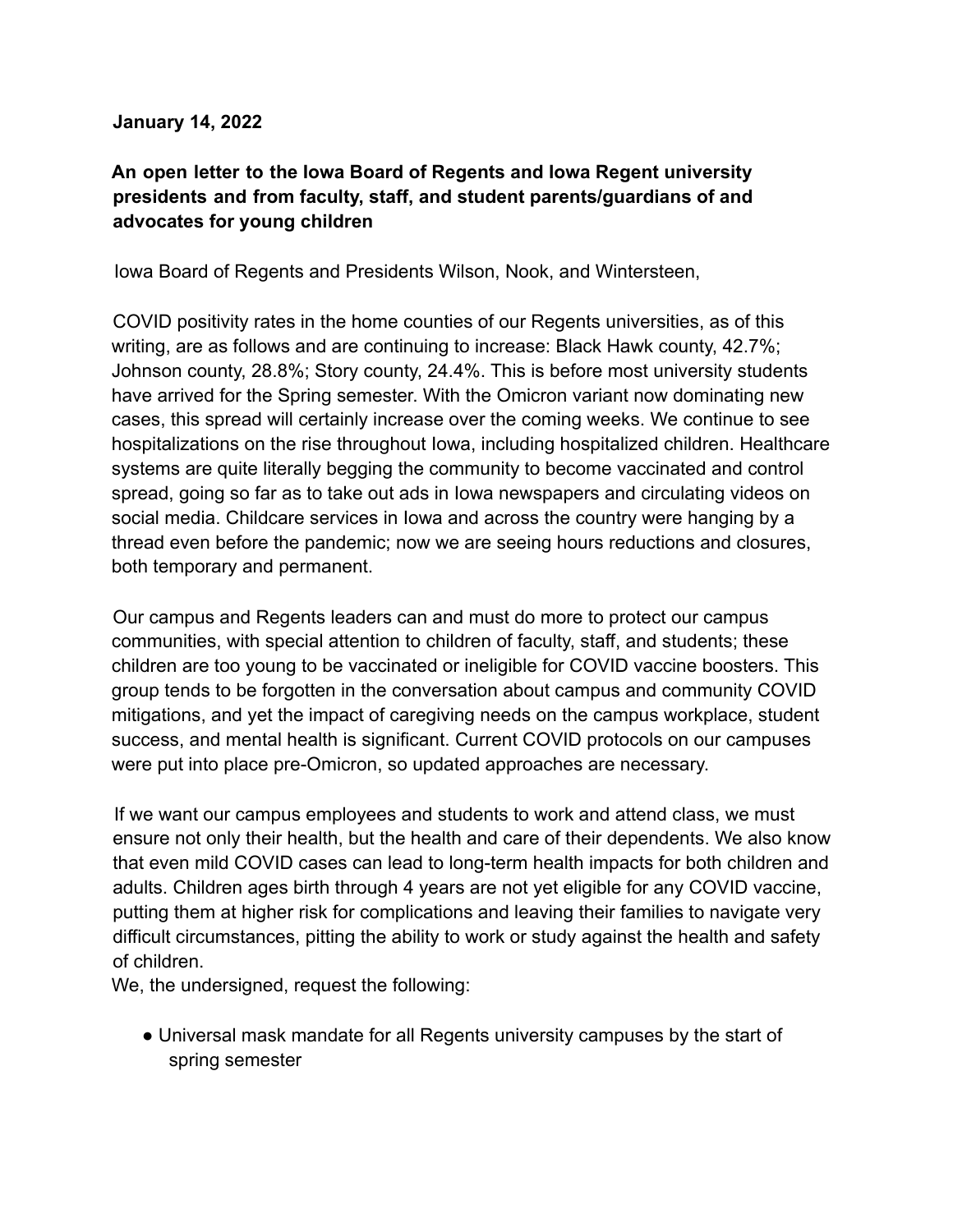- Additional mitigation measures in campus and contracted childcare centers/homes, including:
	- One or more university-provided portable air filter using HEPA air filters (or alternative effective filtration device such as a Corsi-Rosenthal box) in each childcare classroom and common areas, particularly those identified through  $CO<sub>2</sub>$ testing as having inadequate ventilation;
	- $\circ$  CO<sub>2</sub> monitor in each classroom and common areas;
	- $\circ$  Mask requirement for ages 2+ in all spaces used by childcare classes/groups (such as classrooms, lobbies, and gyms);
	- Classroom-level notifications of positive cases;
	- Ability to have university childcare students regularly tested through existing campus student health services
- Paid leave options for employees who are caregivers impacted by the COVID case of a dependent and/or wishing to temporarily remove children or other vulnerable dependents from daycare/school settings, regardless of open status of those settings

We request that these measures be put into place as soon as possible, or no later than **January 17 for masking, notification, and testing-related items** and **January 24 for enhanced air quality and leave options**. Note that most of these requests are inexpensive, and the remaining would be eligible for use of federal COVID relief funds. Anything less than these steps would be incredibly irresponsible, unethical, and unkind as far as our campuses' young children are concerned. We need our employees and students available to participate in the scholarship and work of the universities; they cannot do that if they have sick children or must choose between work/study and keeping their children safe. Our workforce and student success depend on your follow-through.

Sincerely,

288 supporters:

Rachael Acheson

Community supporter, recently resigned from Iowa State University & accepted an academic position in another state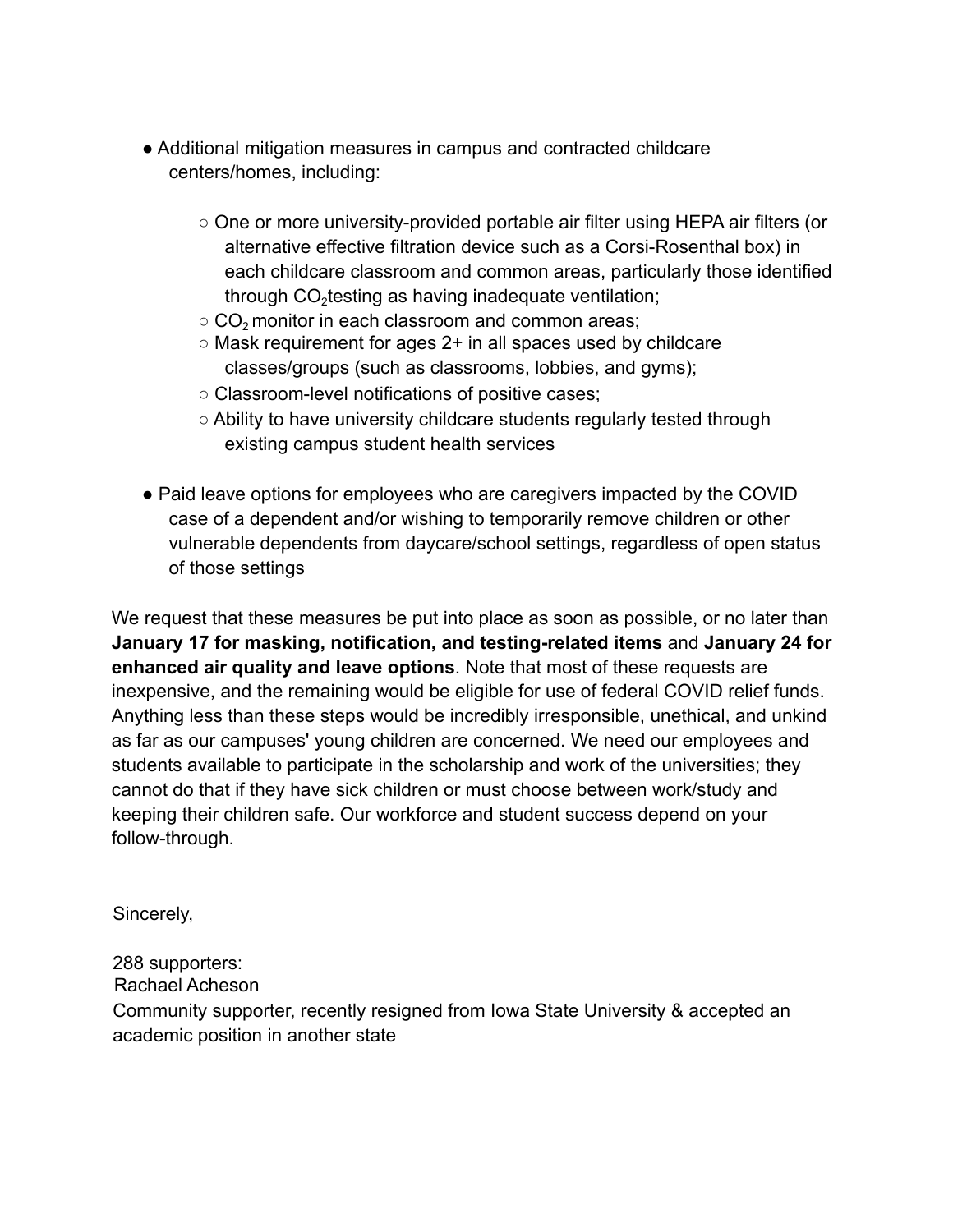Joan Ackerman Community supporter

Deborah Adams Community supporter

Donna J Adelmund Early Childhood Specialist, MAE, University of Northern Iowa alumna

Ursula Adelt University of Iowa alumna

Briana Alexandres Community supporter Children ages 6 and 3

Jennifer Allen Alumnus, Iowa State University

Alicia Ambler Associate Professor of Instruction, University of Iowa Child age 2

Wayne Anderson Associate Professor of Instruction, University of Iowa

Betsy Appleton Community supporter Children ages 1 and 5 *Universities will need to deal with staff/faculty shortages and unavailability one way or another due to Omicron. Please show some actual leadership and choose to be pro-active, pro-science, and pro-community.*

Robert G Ascher Teaching Assistant, Rhetoric, University of Iowa Kyle Ayers Graduate T.A., University of Iowa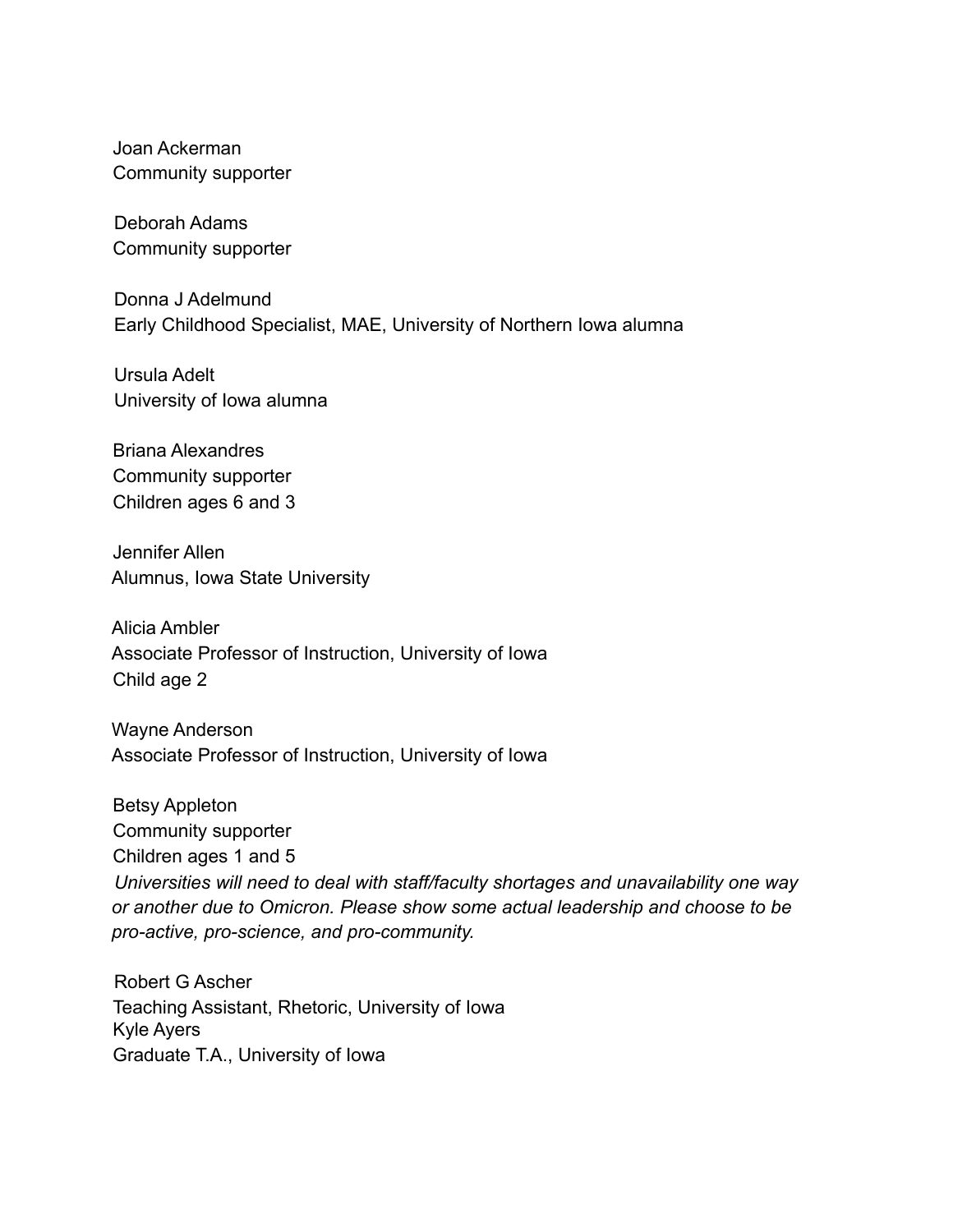Lindsay and Sean Bagniewski Community supporters

Dana Jo Barker Community supporter Children ages 7 and 13

Otavio Bartalotti Associate Professor, Iowa State University Children ages 2 and 4

Kyle Barton University of Iowa

Jelena Beideman Parent, Iowa State University Child age 20

Michael Belding Ph.D. Candidate in Rural, Agricultural, Technological, and Environmental History, Iowa State University

Asma Ben Romdhane Lecturer, University of Iowa Child age 0

Jacquelyn Bengfort University of Iowa Children ages 6 and 9

Tembi Bergin-Batten Senior Academic Advisor, University of Iowa

Aiden M. Bettine Community & Student Life Archivist, University of Iowa

Sandra Bild-Kacena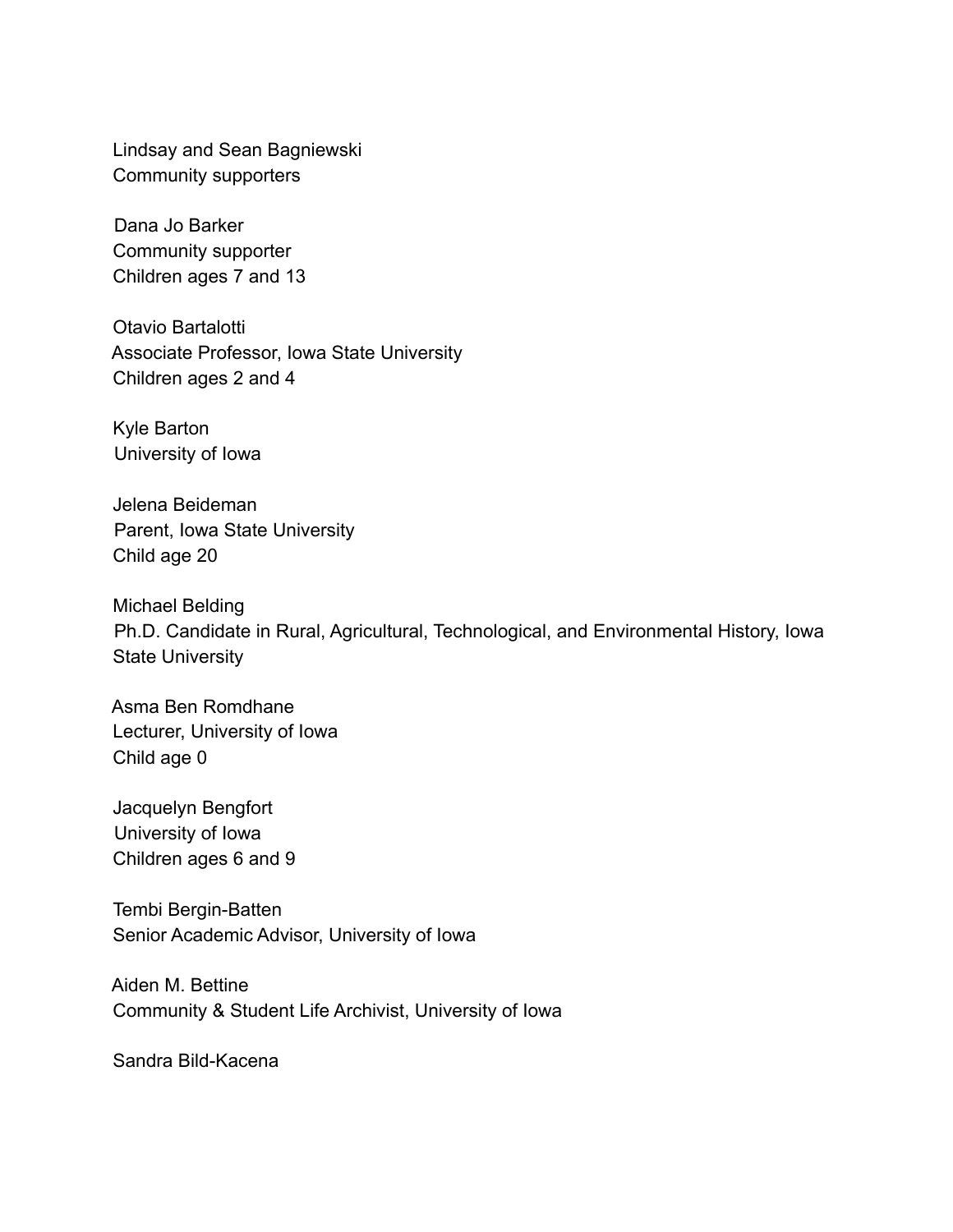Citizen of Iowa City

Ann Blake LISW, Community supporter

Samantha Blatt Community supporter

Amy Blessing MSW student, University of Iowa

Cinzia Blum Professor, University of Iowa

Andrew Boge Doctoral Student, University of Iowa

Luke Borland Graduate Assistant, University of Iowa

Diana Brace Graduate Assistant, Educational Policy & Leadership Studies, University of Iowa Child age 1

Ann Bradfield Associate Professor, University of Northern Iowa Children ages 1 and 3

Rachel Braunigan Community supporter Children ages 16, 13, and 11

Violette Bray University of Iowa

Michelle Breitwisch Pharmacist, University of Iowa, Iowa State University, Community supporter Children ages 1, 5, and 8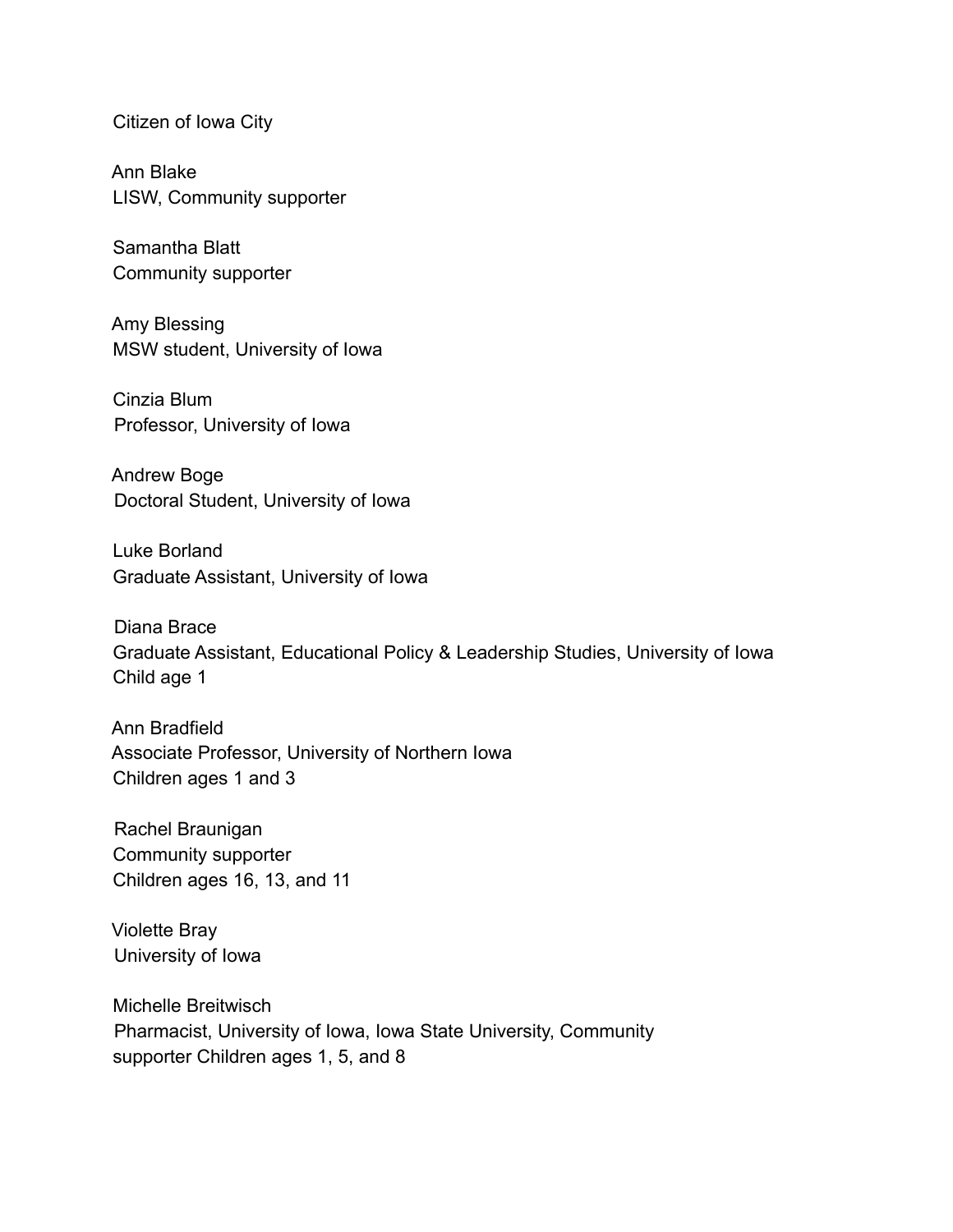Jeffrey Brich Professor, School of Music, University of Northern Iowa *Also critical to protect 55+ age group, and those with underlying health conditions.*

Gunda Brost Iowa State University Child age 21

Katie Broton Assistant Professor, University of Iowa Child age 1

Alicia Brown-Matthes Emeritus professor, University of Iowa

Gretchen Brown-Waech Community supporter

Elana Buch Associate Professor, University of Iowa Child age 3

Julia Bullard Professor, University of Northern Iowa *I care for my 82 year old father who has several health issues that put him at high risk for complications from COVID. Many of my colleagues have young children, I have an ill/aging parent who I help care for, and many of our students are in similar situations please take these steps so that we can protect everyone's health during this surge!*

## Suzanne Bullard

UNI Suzuki School Director and cello faculty, University of Northern Iowa *As the director of and a teacher for the UNI Suzuki School, which is a Center on the UNI campus, I am concerned about the lack of mitigation (no masks required, especially) on our campus. Our center serves a wide variety of students, some as young as 3 years old. Obviously these children are at the greatest risk right now as they do not have the option of vaccination against Covid. Additionally, we host group lessons and ensembles (chamber music and orchestras) which means proper distancing cannot always be maintained, and without masks is therefore very risky.*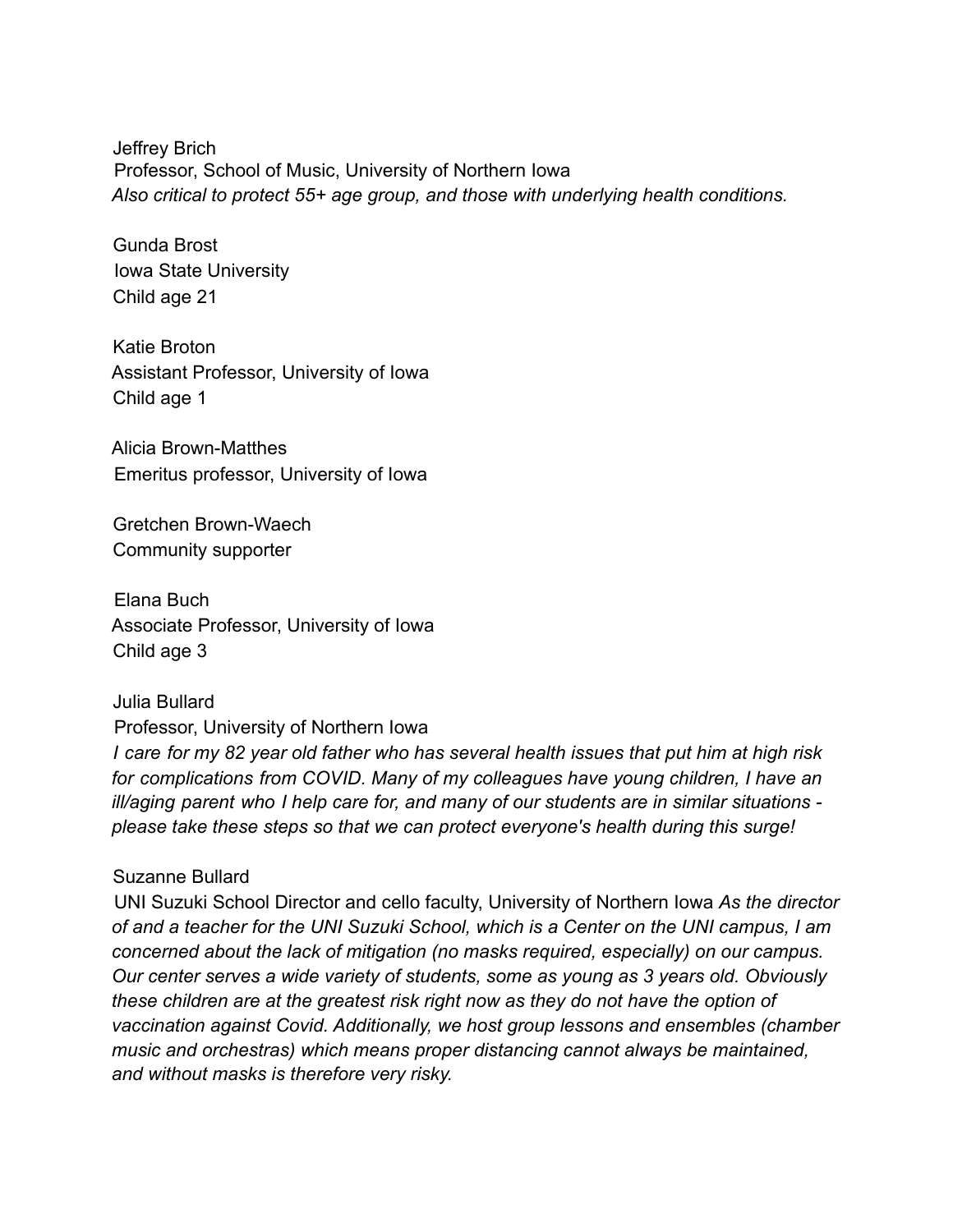Micki Burdick PhD Candidate, University of Iowa Chelsea Burk, PhD Registrar Services Coordinator, Adjunct Assistant Professor, University of Iowa Child age 2

Mahrya Burnett Scholarly Communications Librarian, University of Iowa Children ages 5 and 11

Victoria Burns English PhD student, University of Iowa Child age 15 months

Sarah Cady Manager Chemical Instrument Services, Iowa State University

Elizabeth Caldwell Senior Academic Advisor, University of Iowa Child age 2 *We are experiencing yet another daycare closure due to an outbreak there. With classes beginning next week and caregiving leave running out, I'm not sure what we are supposed to do.*

Amy Charles Research Support Specialist, University of Iowa *The organizers are far too respectful towards you in their letter-writing. Your disrespect for us and for the students and community is so profound that you've permanently lost my respect.*

Shuang Chen Associate Professor, University of Iowa Child age 4

Travis Chilcott Association Professor of Religion, Iowa State University *Please allow faculty to require masks in class for our protection and the protection of our families.*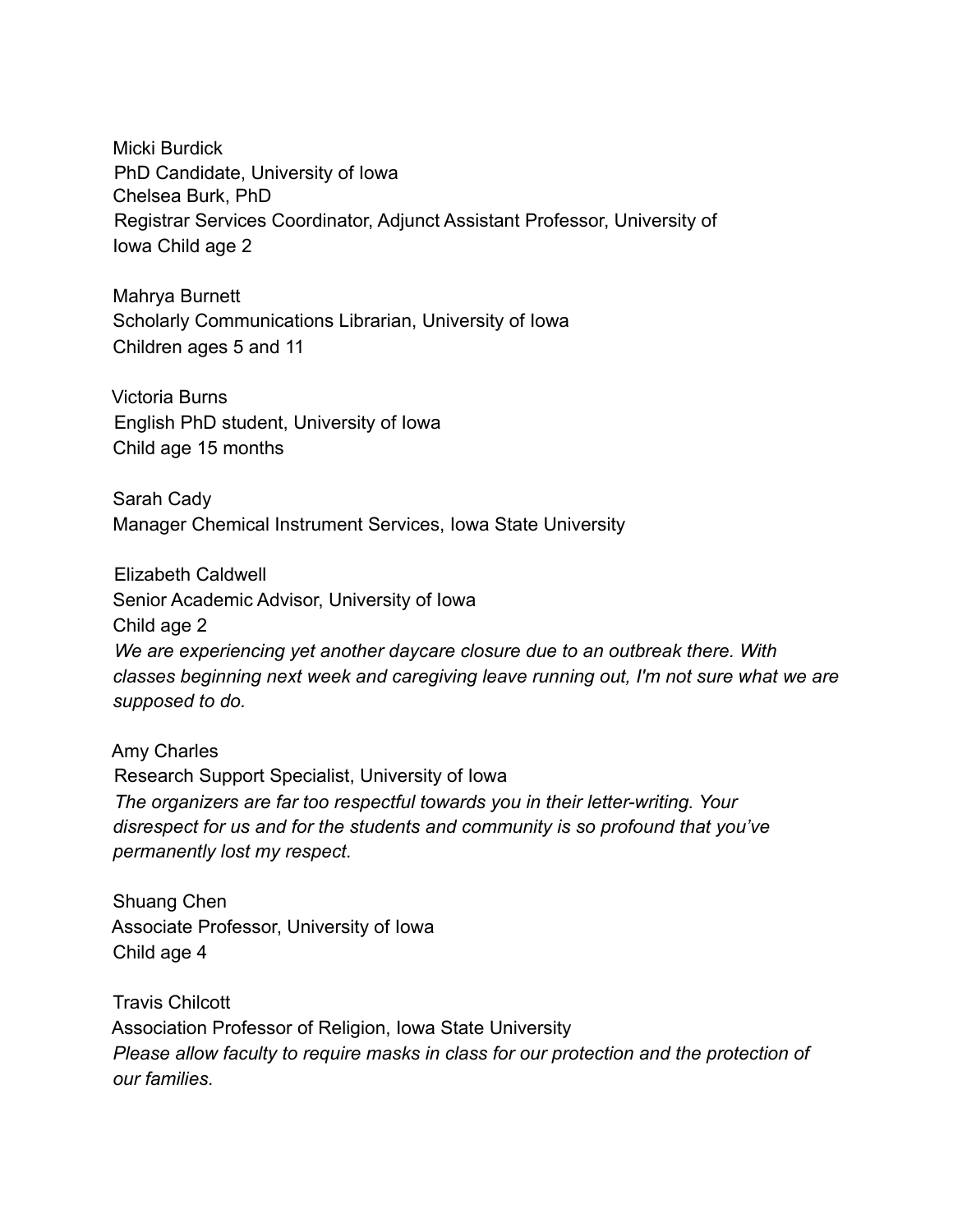Mary Christensen Lecturer, University of Iowa *This is not a partisan move on our parts. Please understand that.*

Steve J Chronister Community supporter

Olivia Clement Graduate Student & TA, University of Iowa

Dan Coffey Librarian, Iowa State University

Valerie Cohen Community supporter

Andrea C Cook Parent, Iowa State University Children ages 20, 19, and 15

*As a parent of an Iowa State student, I am always waiting for the phone call for when he falls ill. He feels like he is in the minority by far in terms of mask wearing and vaccination status. Please do everything you can to keep our kids safe, healthy, and in school!*

Kristina Cotrone University of Iowa Children ages 21 and 19

Chelsea Cox MSW Student, University of Iowa Child age 4

Judith H W Crossett, MD Clinical Professor Emeritus, University of Iowa Grandchild age 9

Cyrus Emmet Cummings History Education, University of Northern Iowa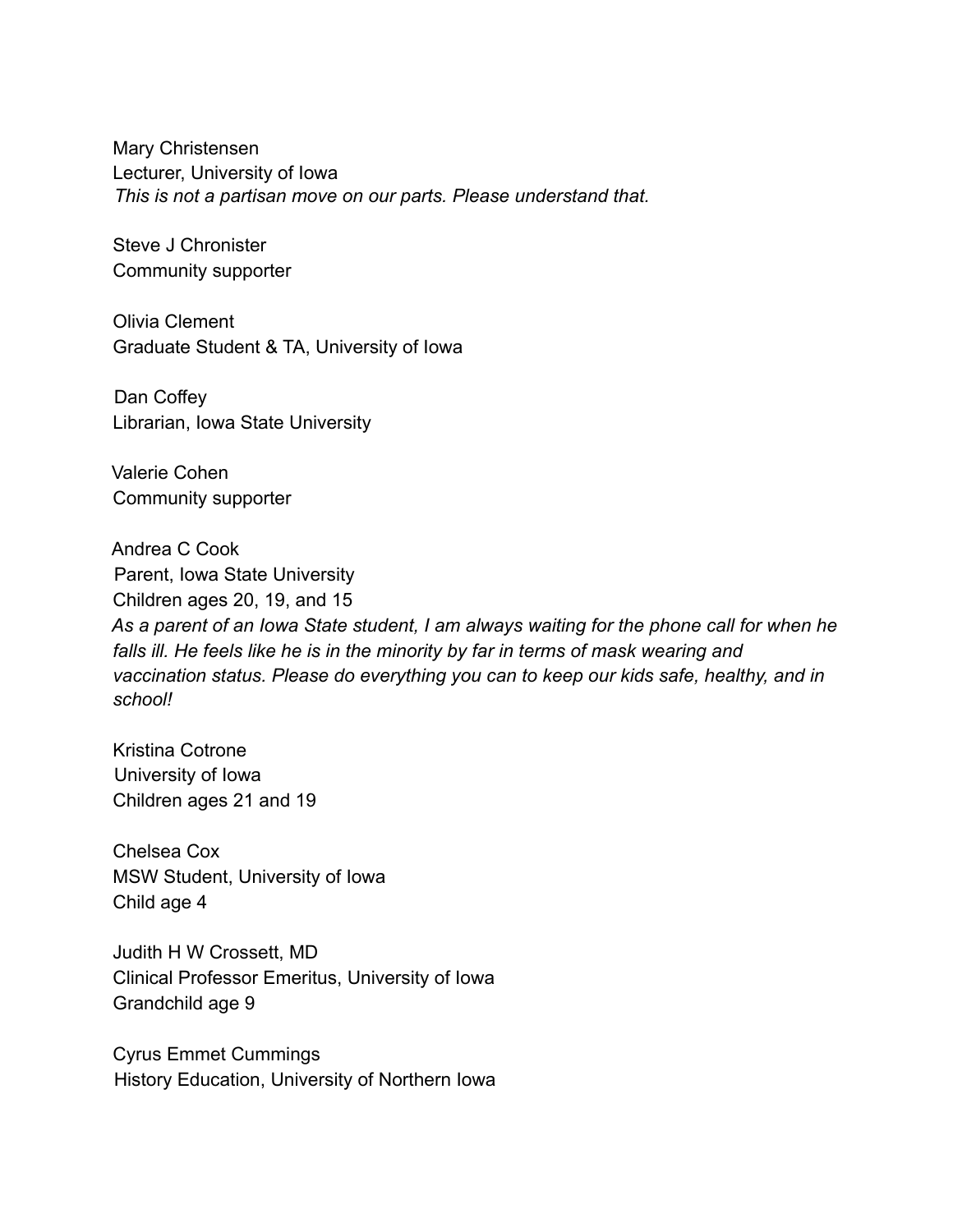Anna Davis Community supporter Bethany Davis P&S staff & Adjunct instructor, University of Iowa

Sarah Dees Assistant Professor of Religious Studies, Iowa State University

Katie Dennis

Professional Staff, Librarian, University of Iowa *I do not have children, but I am high risk of complications from even a breakthrough case. I am not willing to get a "mild" case of covid, because it could ruin my life or kill me. I feel abandoned and gaslit by the University of Iowa and Board of Regents, like my life and health does not matter. It's discouraging to get glib emails about Covid, like it's not a threat to our lives anymore. It is! We will never forget how the Iowa BOR treated the most vulnerable in their community, they should be ashamed of themselves.*

Theresa Dethlefs Parent of two University of Iowa students

Rebecca Dickinson Assistant Professor, University of Northern Iowa

Patricia Dimmick Benson, RN, BSN, MA-education Community supporter *It is imperative to address this public health emergency regarding an airborne transmissible virus.*

Kasie Dodd Senior Application Developer, University of Iowa Children ages 3 and just-turned 5

Dominic Dongilli Graduate Student, University of Iowa

Jennifer Donnelly Spouse of Iowa State University faculty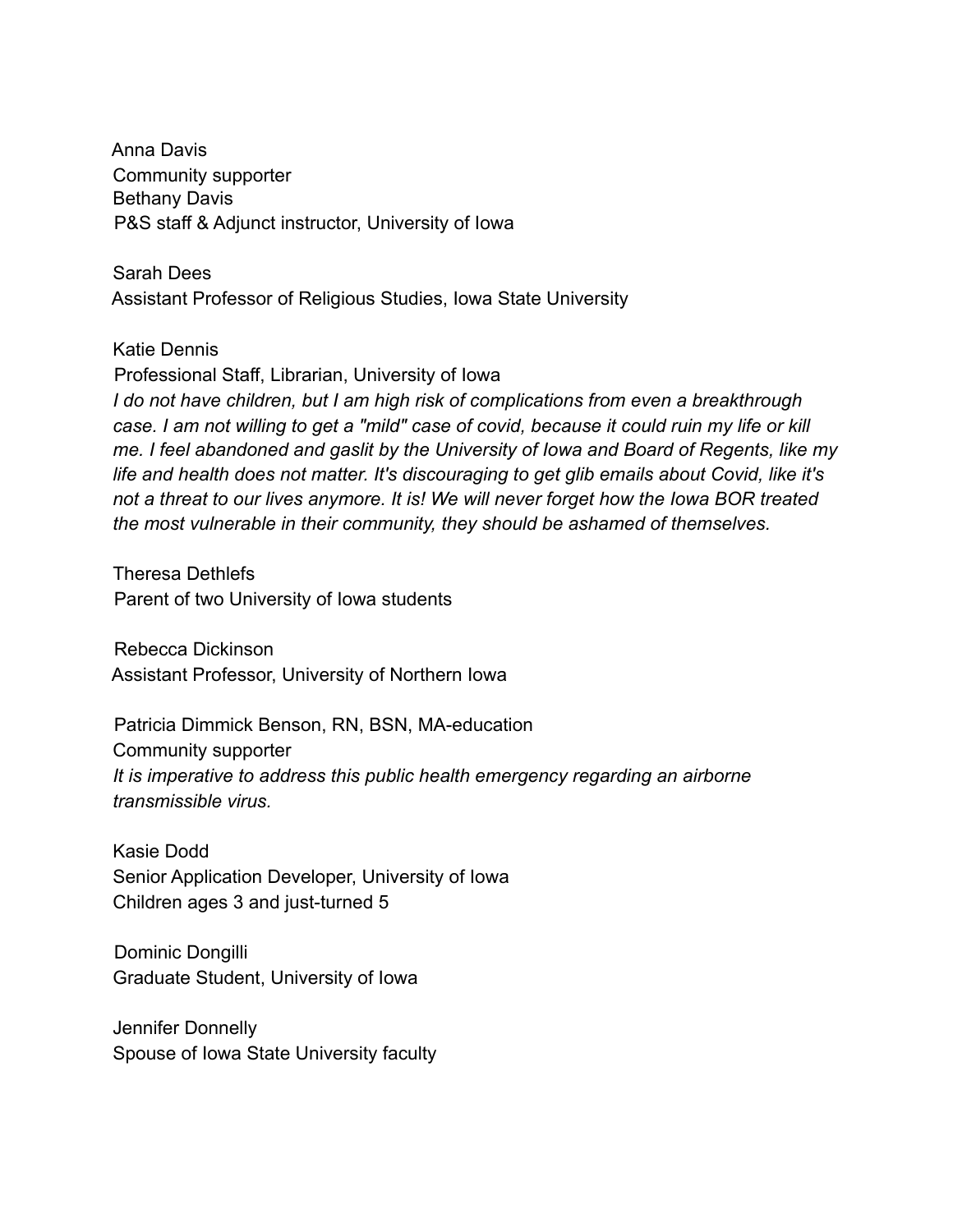*Please also consider your faculty and staff who are at higher risk due to health conditions. Masks protect everyone.*

Gwen Doty Community supporter *I support universal masking as well as other layers of mitigation.*

Rev. Ryan Downing Community supporter

David Drake Professor of Microbiology & Infectious Diseases, University of Iowa

Elise DuBord Associate Professor of Spanish, University of Northern Iowa

Christine M. Dutton Graduate, University of Iowa, University of Northern Iowa, Iowa State University, Community supporter

James Earl Graduate Student Researcher, Chemistry, University of Iowa

Deanna Ray Eberhart Spring 2021 Graduate with BA in Music, University of Northern Iowa *I am signing this because I worry about my Iowa-residing loved ones, many of whom are college friends still attending UNI. Please keep them safe.*

Leah Eilers Academic Advisor, Iowa State University Children ages 5, 4, and 1

Abbey Elder Iowa State University

Kenneth Elliott Alumnus, Department of Classics, University of Iowa

Craig Esbeck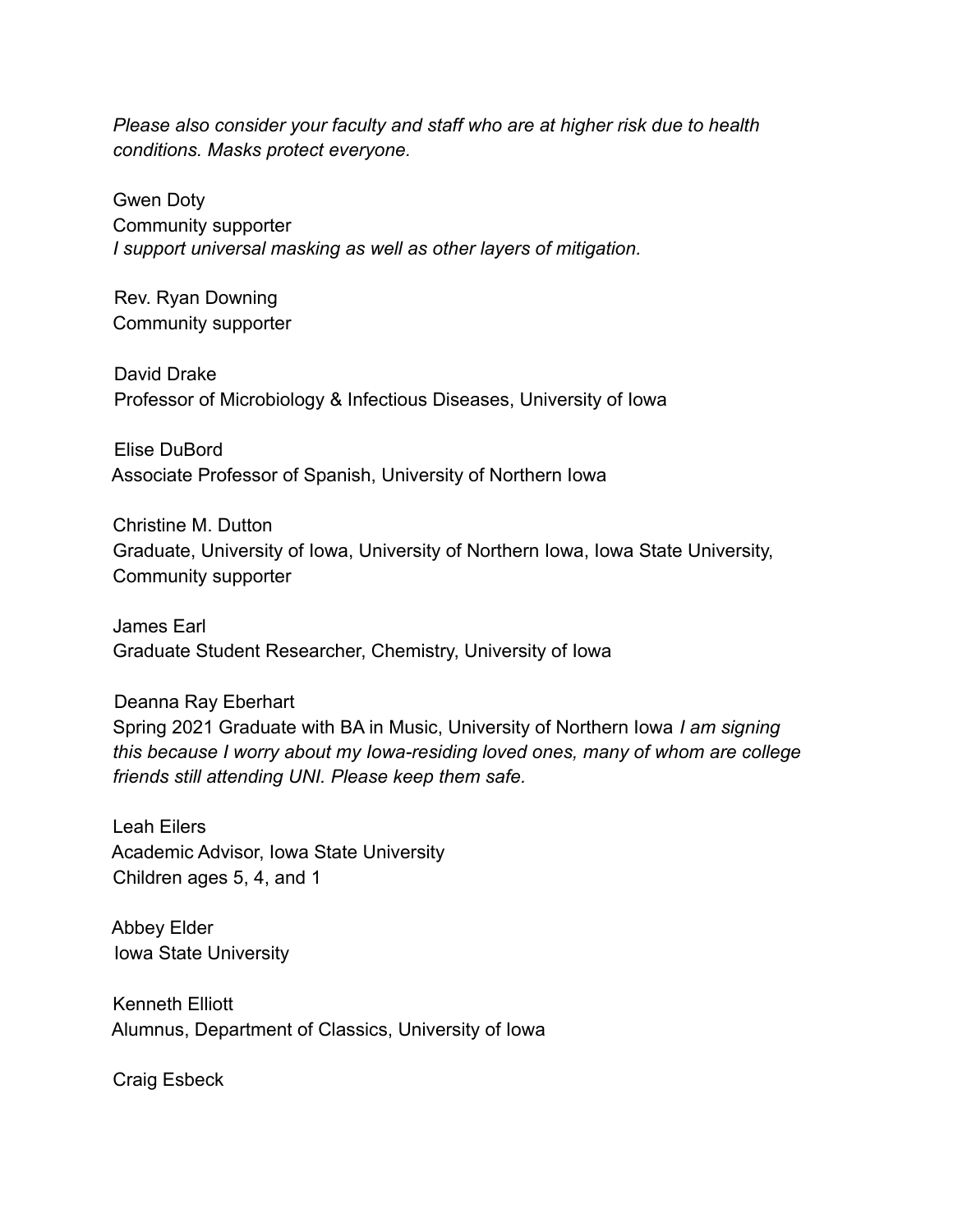Parent of University of Iowa Student

Shelley Fairbairn Community supporter

Robyn Falline Academic Advisor, University of Iowa *Mandating in-person work for those with young children who can't get vaccinated yet is unethical.*

Kelly Fischer Licensed mental health counselor, Community supporter Children ages 12 and 16

Daria Fisher Page Clinical Associate Professor, University of Iowa Children ages 7 and 9

Marietta Fletcher Thompson University of Northern Iowa, Community supporter

Josh Foley PhD Candidate, University of Iowa

Aliza Fones Assistant Professor, University of Northern Iowa Twins age 2.5

Leah Franck Community supporter Children ages 12 and 8

Sean Fredericksen University of Northern Iowa Children ages 5 and 2

Iddo Friedberg Associate Professor, Iowa State University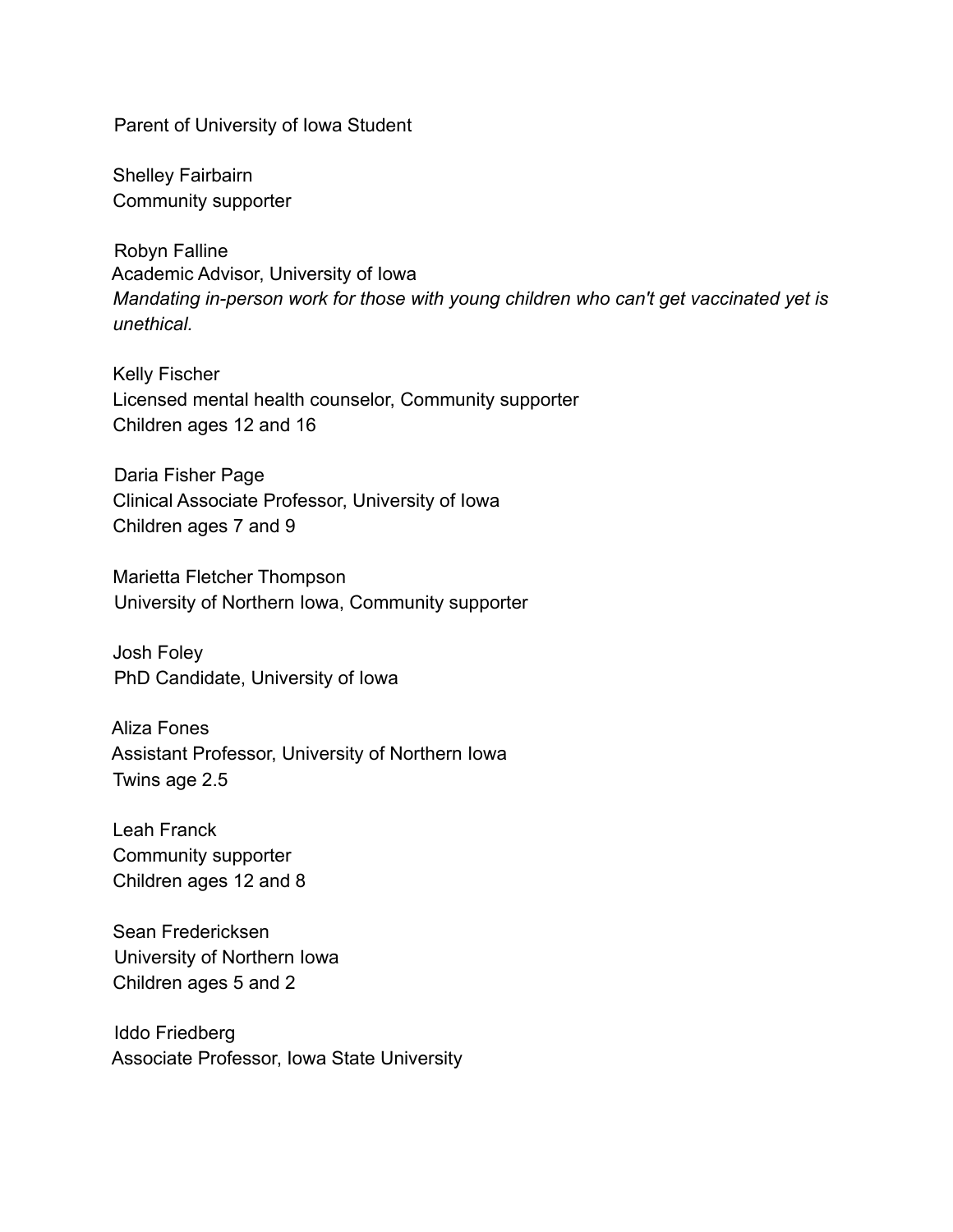Hadley Galbraith Graduate Assistant, University of Iowa

Jessica Garlock Community supporter *Please do the right thing.* Nancy Gebhart PhD Student, Education, Iowa State University Children ages 9 and 15

Anne Gentil-Archer Assistant Professor, University of Iowa

Loren Glass Professor, University of Iowa

Vilma Gómez UNI alumnus with child at home, University of Northern Iowa Child age 11

David Gooblar Assistant Professor, English and Gender, Women's, and Sexuality Studies, University of Iowa Children ages 12 and 8

Matt Gordon University of Northern Iowa

Joe Gorton Professor Emeritus, University of Northern Iowa

Melinda Graham-Hinners Professor of Psychology, DMACC, Community supporter Children ages 7 and 4

David M Grant Associate Professor, University of Northern Iowa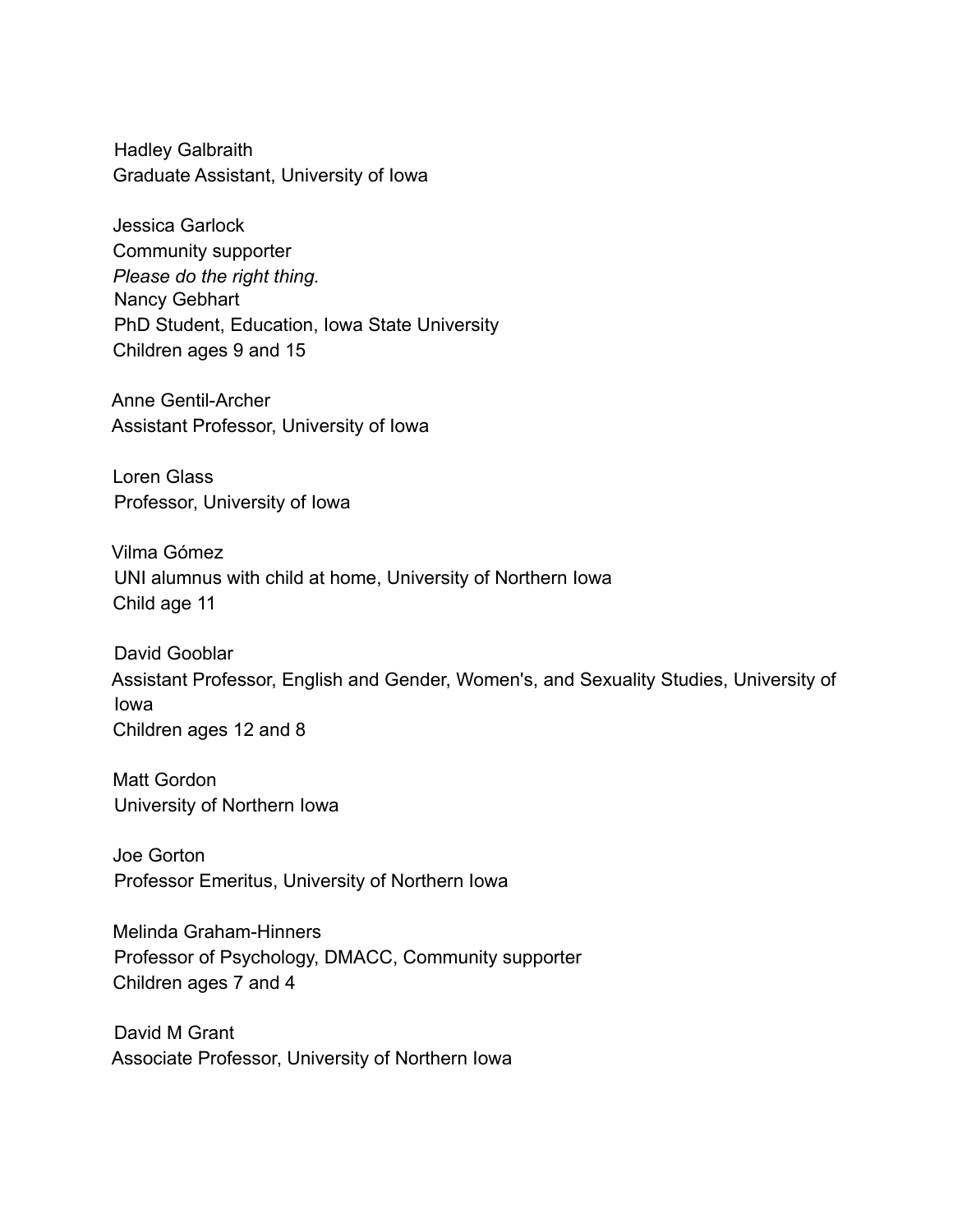Children ages 19, 16, 15, and 12

Dana Gravesen Senior Academic Advisor, University of Iowa *Do the right thing. For once.*

Jonathan Grieder Community supporter Anne Marie Gruber Associate Professor of Library Services, University of Northern Iowa Children ages 3 and 9 *My younger child, a preschooler, attends our campus childcare. Masks are required but not enforced and HEPA filters have been refused. It's time for Omicron-worthy mitigations so I can continue to have childcare and work. There are easy, cost-effective mitigations that would not add to the work or stress of the center's amazing staff.*

Nate Gruber Director, Cedar Falls Community School District Board of Education, Community supporter Children ages 3 and 9

Jamie Hall Instructional Faculty, University of Iowa Children ages 2 and 4 *Parents don't want to hear that "most children have mild cases" To us, our children aren't "most children," they're OUR children. They must be protected.*

Jill Harris

University of Iowa, BBA Finance 1987, mom of 3 Regent school students (University of Iowa, Iowa State University)

Alice Haugen Professor, University of Iowa

Elaine Hayes Community supporter

H. Alan Heisterkamp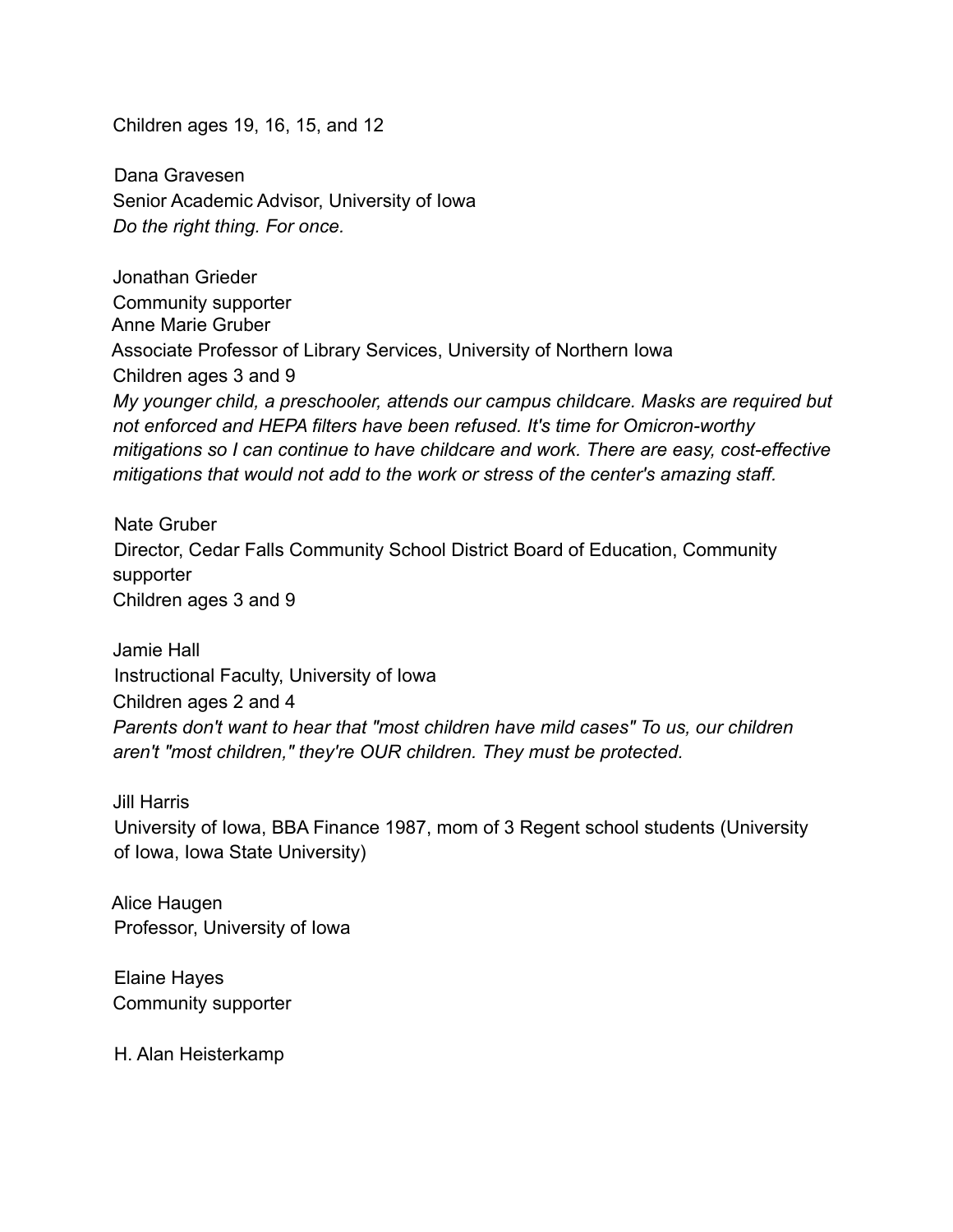Director, Patricia A. Tomson Center for Violence Prevention, University of Northern Iowa *Positivity rates demand increased precautions.*

Deborah Herman, PhD University of Iowa alumna

Katie Hermanson Teacher, Community supporter Children 4, 8, and 10 *Please do something to protect educators, students and their families!* Pattie Holden University of Iowa

Donna Hoffman Professor, University of Northern Iowa

Lyn Dee Hook Kealey, BA MSW LISW Social Worker III, University of Iowa Hospitals and Clinics Children ages 11, 22, and 26 *There are so many staff absences from staff who have children 0-5 who are not able to have their children vaccinated. It is making work so much more difficult than it needs to be with some common sense rules as we move through this pandemic.*

Jennifer Horn-Frasier Community supporter, parent of two regents' institution students

Danielle Hoskins Graduate Instructor/Teaching Assistant, University of Iowa *Protect workers, students, their families, and Iowa communities.*

Serena Hou Faculty, University of Northern Iowa Child younger than age 5

Leah Howard Community supporter Children ages 3.5 years and 7 weeks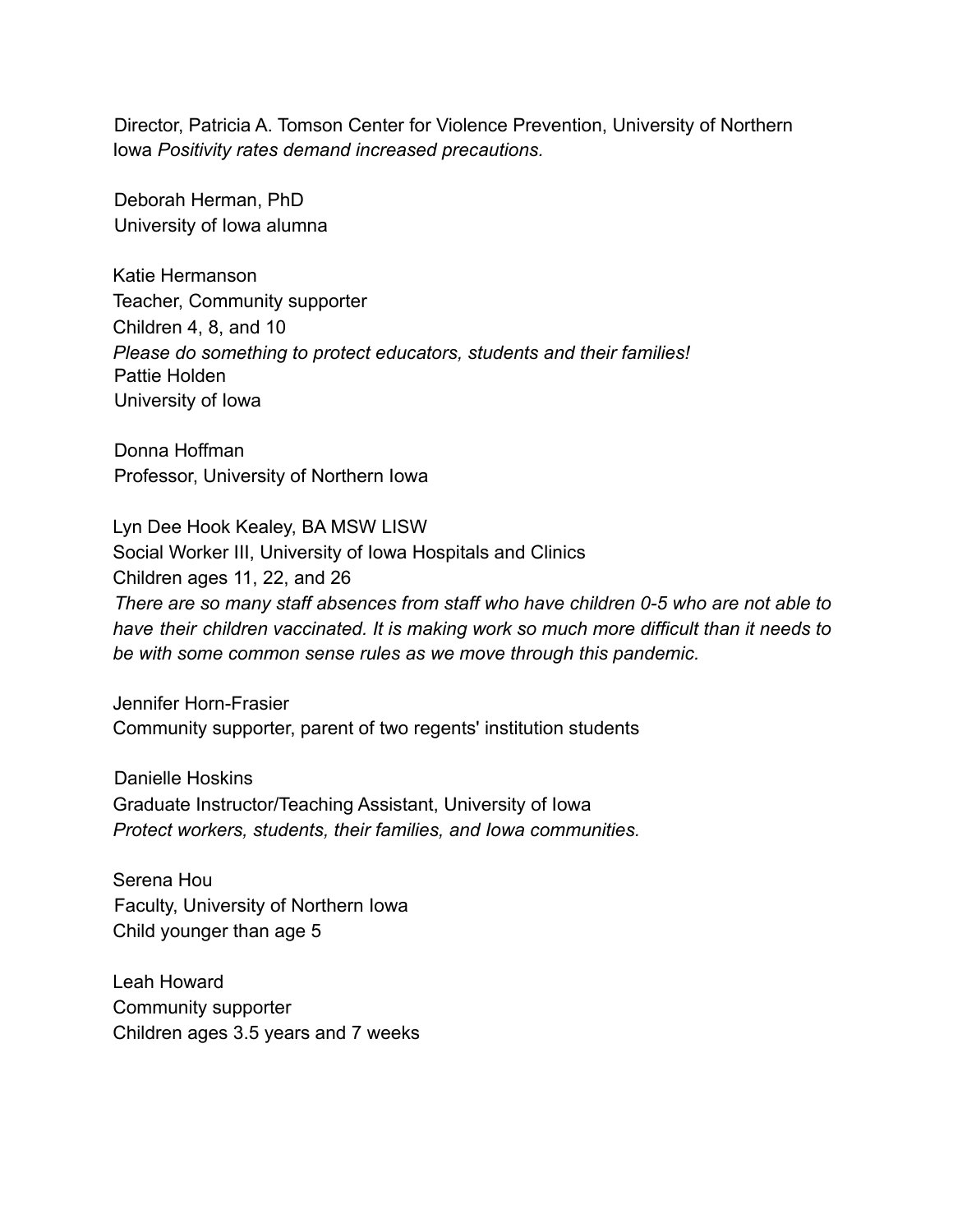Catherine Howland Community supporter

Jade Hubbard Parent of small children, Community supporter Children ages 8, 2, and 7 months

Elizabeth Huether Adjunct Professor, Grand View University, Community supporter

Elizabeth Hughes Full Professor, University of Northern Iowa

Caitlin Hurban University of Iowa

Lisa Hurban Community supporter *As a new grandmother of premature twin babies living in Cedar Falls, I hope you will support the well being of our faculty, staff and students and their vulnerable children.*

Jennifer Hurst Fischer ICU staff nurse, University of Iowa Hospitals and Clinics *My workplace is overrun with exceptionally sick patients. Staff are getting sick and supplies are dwindling. Universal masking and air filtration is a simple fix.*

Kathy Janz Emeritus Professor University of Iowa

Benjamin Johnson Assistant professor, Iowa State University Child age 3 *Please provide adequate safety for our children.*

Daniel Johnson Digital Preservation Librarian, University of Iowa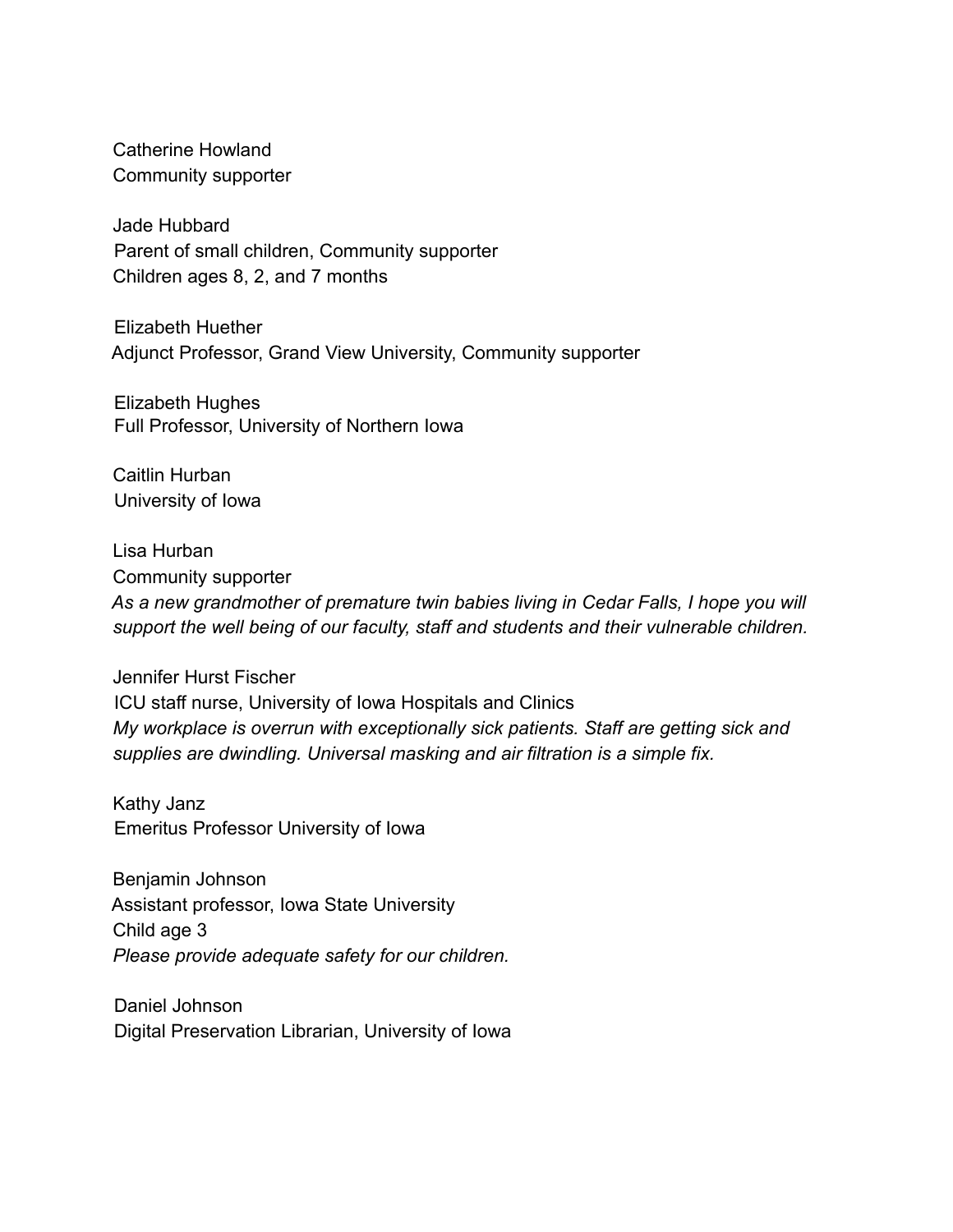Emily Johnson Community supporter Children ages 1.5 and newborn

Jennifer Johnson Systems Analyst II, Iowa State University

Julie Ann Johnson Transportation, Cedar Falls school district

Cameron Jones Iowa State University

Diane Jones Community supporter

Mary Justin Teacher, Community supporter Children ages 20, 17, and 14

Will Kapp English Education MA, University of Iowa Child age 3

Doyle Karr Community supporter

P Kaur PhD candidate, Iowa State University Child age 9 months

Judith Kaut Parent, alum, University of Iowa

Sean Kearney PhD Candidate, Sociology, University of Iowa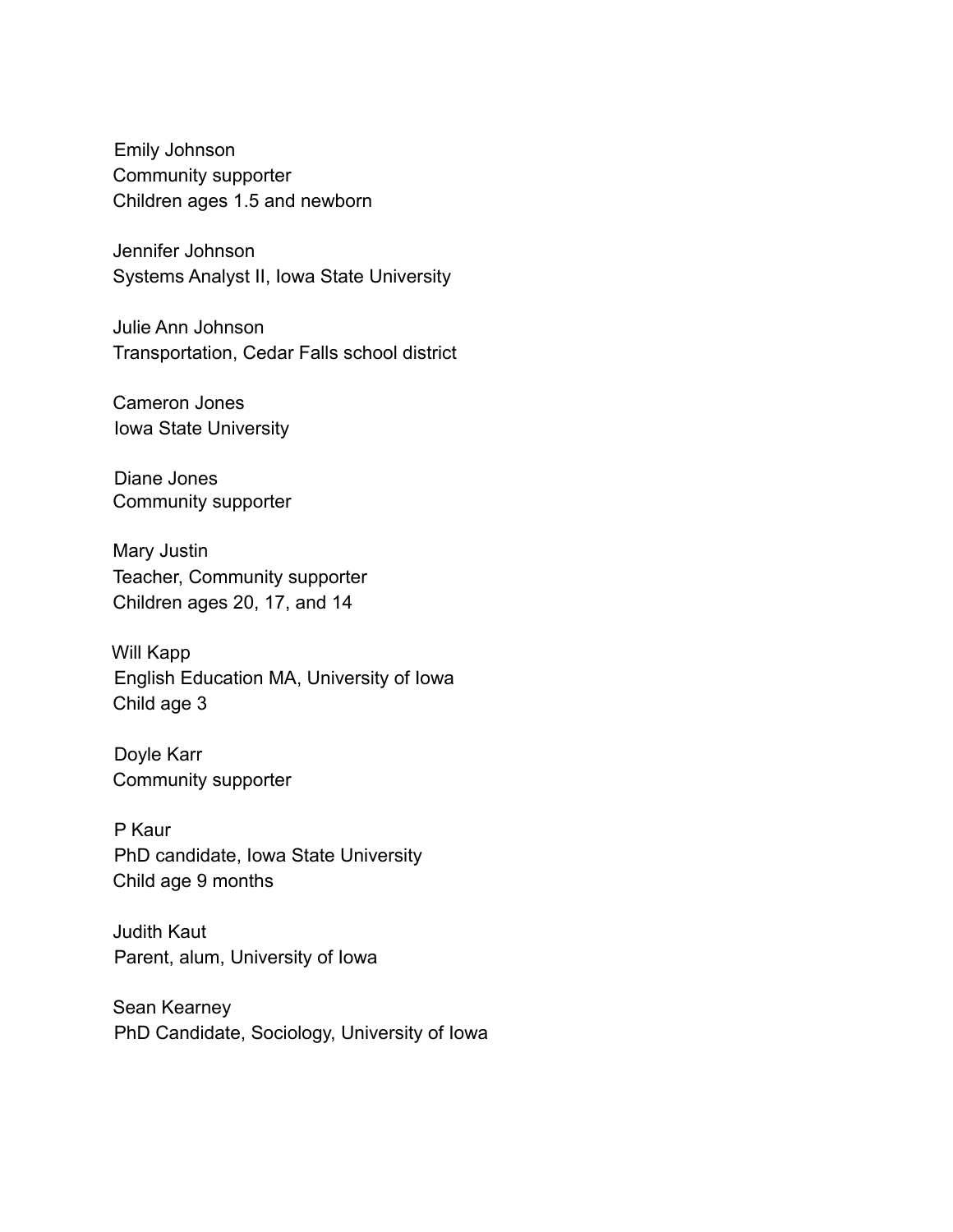Deborah Kelleher Retired Teacher, Community supporter

Timothy E. Kidd Professor, University of Northern Iowa Child age 4 *I have had students contact me with concerns about covid., However I am unable to provide accommodations due to Regents policy.*

Leah Klevar Community supporter Children ages 17 and 12

Caleb Klipowicz Graduate Student, University of Iowa

Megan Knight Assoc. Prof. of Instruction, Rhetoric Dept., University of Iowa

Kristina Kofoot University of Northern Iowa Child age 14 months

Robin Kopelman MD Adjunct Associate Professor, Clinical, University of Iowa, Community supporter

Jessica Kraemer Graduate Student Nonfiction, University of Iowa

M Margaret Krizan University of Iowa *Please don't kill my friends by failing to do everything you can to stop the spread of COVID 19.*

Katherine Kustes University of Iowa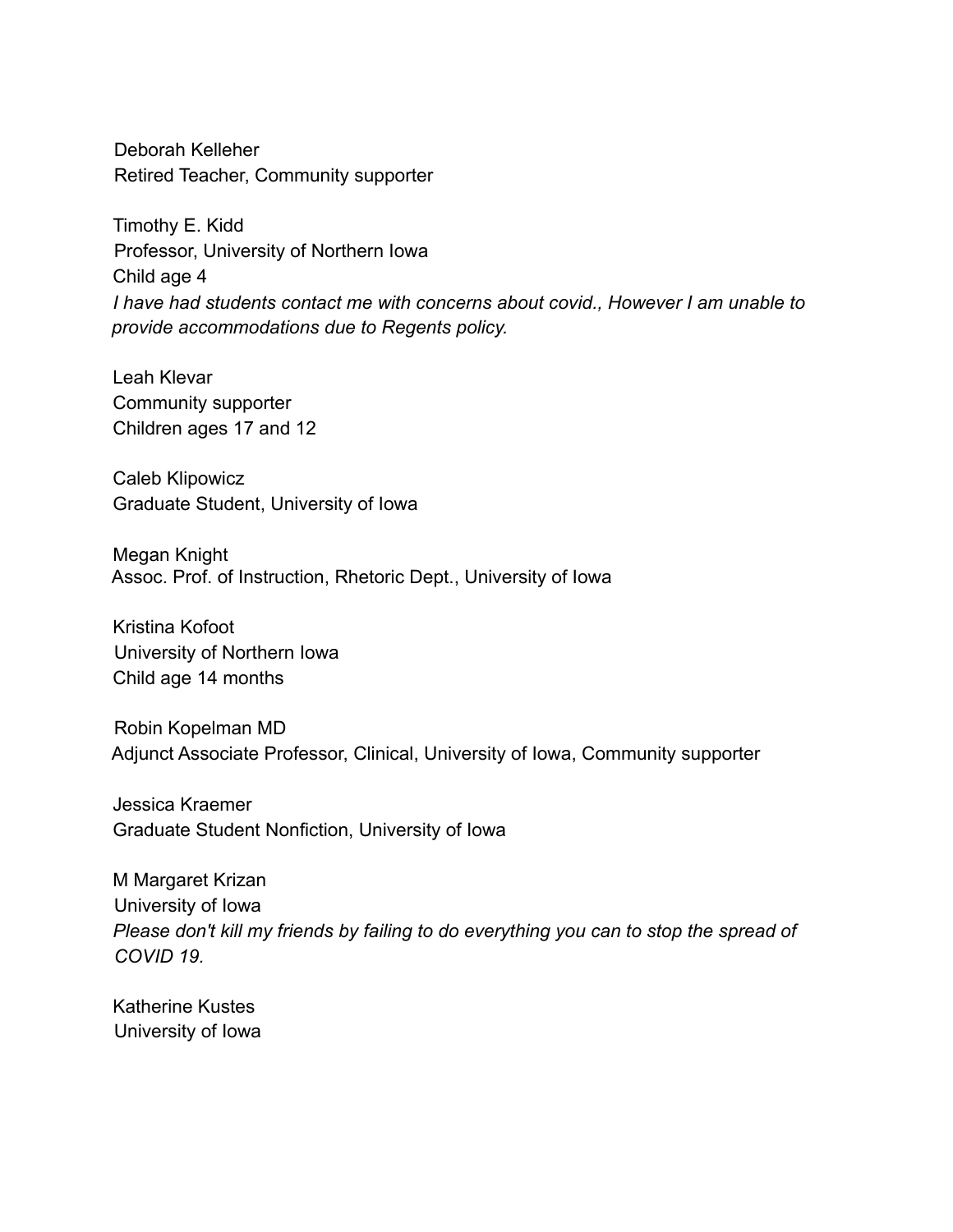Anna Lafontant-Woolums Clerk IV/Staffing Office/Department of Nursing, University of Iowa Child age 22 months *It is imperative we become proactive. Nurses are quitting and leaving daily due to burnout.*

Greyson Langenwalter Hawkeye Community College

Katie Ledtje Clerk IV, University of Northern Iowa Children ages 8, 3, 3, and 7 months *My 3 year olds have had covid and my 7 month old is in quarantine due to exposure for a second time.*

Greg LeFevre University of Iowa Children ages 4 and 2

Elizabeth Lefler, PhD Associate Professor, Psychology, University of Northern Iowa Child age 8

Russell V Lenth Professor Emeritus, University of Iowa

Fang Lin Associate Professor, University of Iowa

Katherine Linder Graduate Student, University of Iowa

Mengmeng Liu Teaching Assistant & Graduate Student, University of Iowa

Wen Liu University of Iowa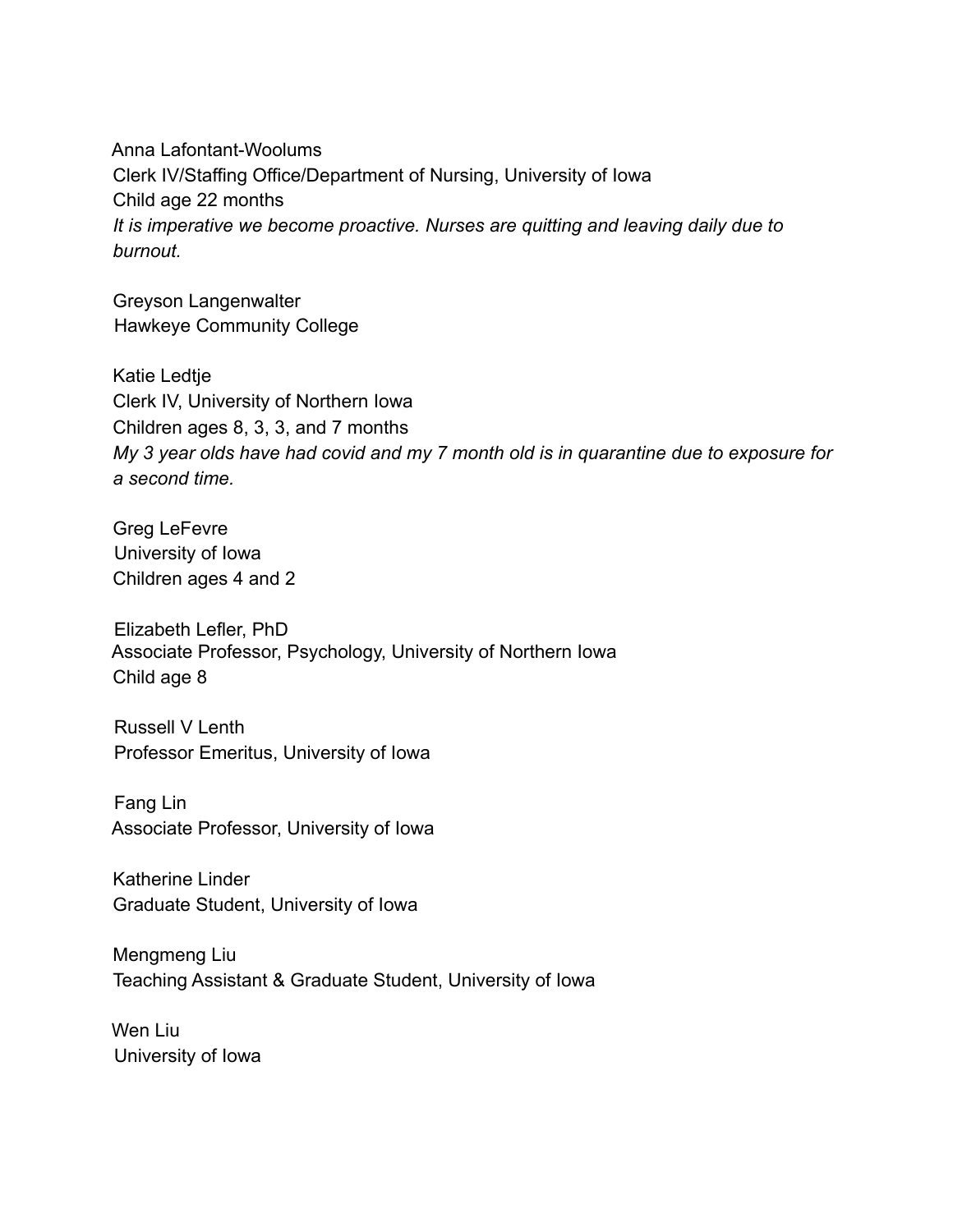Kashelle Lockman Clinical Assistant Professor, University of Iowa

Johanna Lopez Velador Graduate student, history, University of Iowa Child age 14 months

Dr. Éireann Lorsung VAP English, Simpson College

Chelsea Lowe Community supporter Children ages 6 and 3 *It should also be noted that having a return from break without any proof of negative test result, while at the current positivity rates, is beyond risky to everyone on campus and within the community. Other states and universities have instituted this type of policy and it would be in the interest of true health and safety measures to include this in your return-to-campus COVID policy.*

Michelle Luebke University of Iowa parent Child age 20 Elizabeth Lundberg University of Iowa

Ang Malenda PhD Student, University of Iowa *The negligence of UIowa is absolutely unacceptable - below the bare minimum and asking people to risk their lives for nothing (and by nothing I mean institutional profit).*

Maria Marquez Ponce Teacher Assistant, University of Iowa Children ages 4 and 1

María Marroquin Graduate student, Spanish, University of Iowa

David McCartney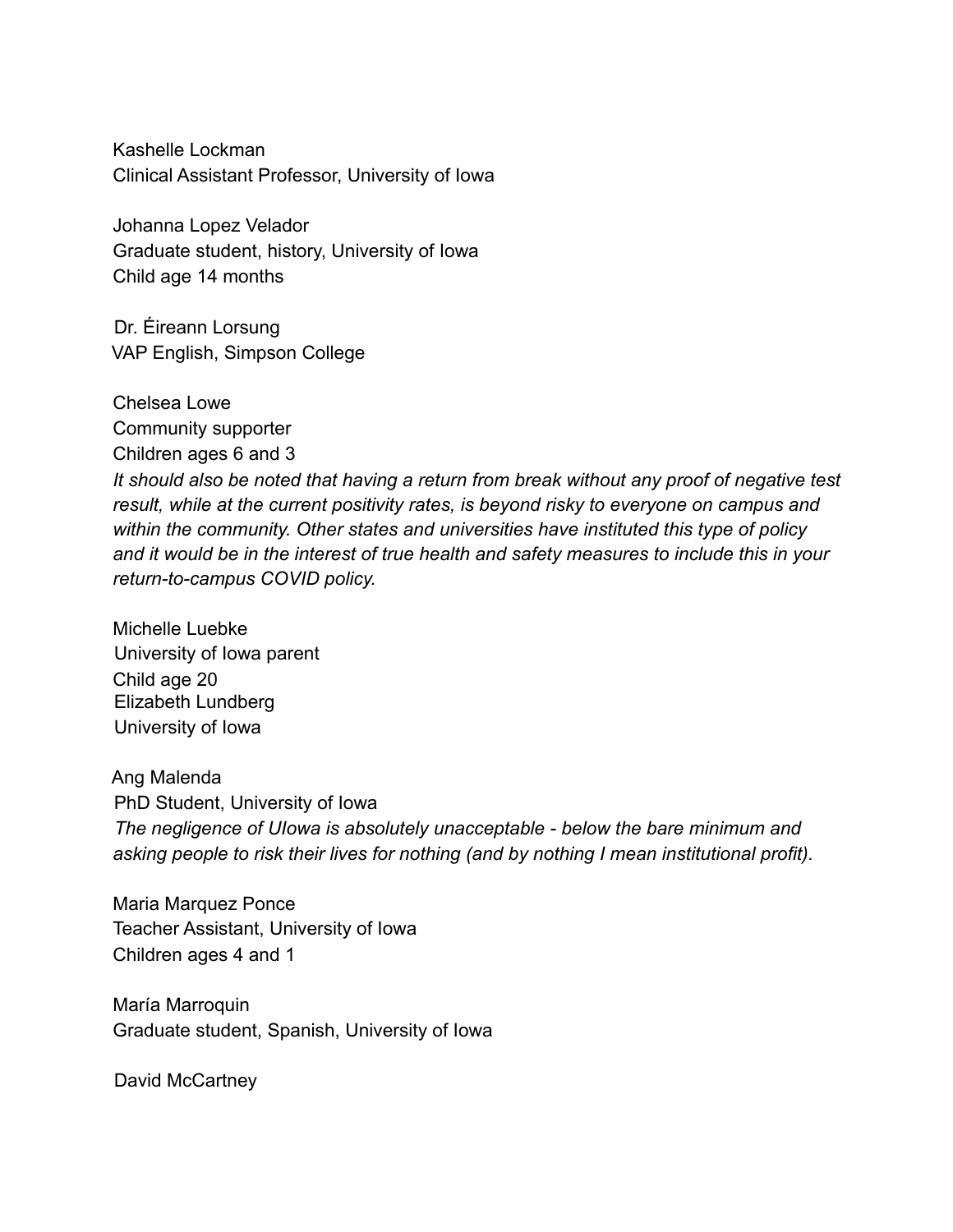University Archivist, University of Iowa

Jean McDonald Professor, University of Northern Iowa *I am almost 65, and have medical issues. I am devoted to providing the highest quality education for my students.*

Danielle McGeough Associate Professor, University of Northern Iowa Child age 4

Abby McKenna Student, University of Iowa

Sean McRoberts Community supporter

Michelle Mehrens Community supporter

Christopher Linn Merz Professor of Music, University of Northern Iowa Wendy Miller Associate Professor of Art Education, University of Northern Iowa Child age 10 *My students and I will be working in public schools and this would help to ensure more safety measures for both groups of students.*

Pamela Miller-DeKeyser Parent of students, University of Iowa Child ages 24 and 22

Stacie J Mills Registered in home daycare provider, Community supporter Child age 2 *I'm addition to my own minor child, I also have a one year old daycare child full-time. It is my most sacred responsibility to keep this child, and my own children, safe. This includes doing everything in my power to minimize their exposure to Covid.*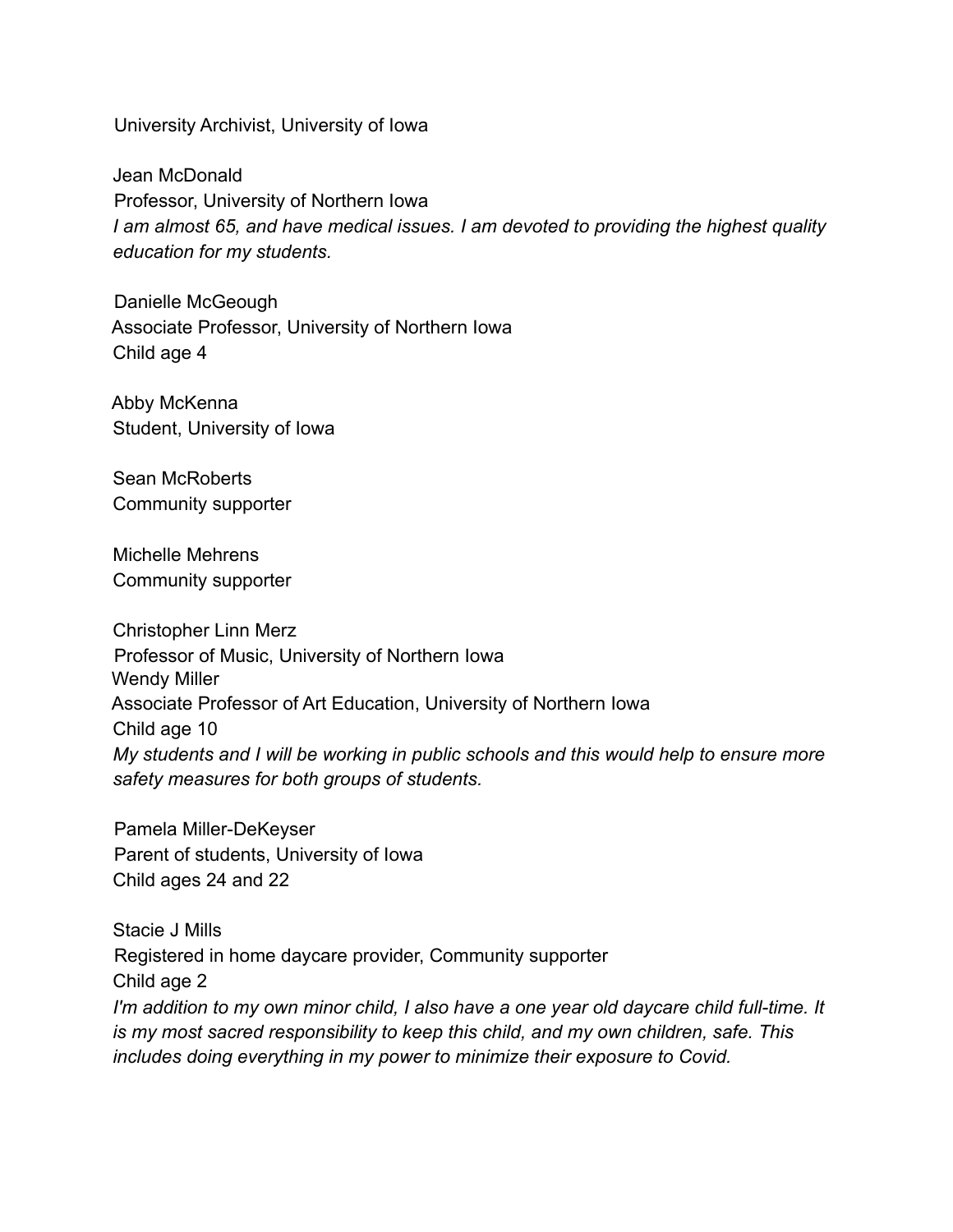Allison Mitchell Graduate Student, University of Iowa Child age 3 *I plead with you to start doing the right thing.*

Dawn Mooradian University of Iowa

Stephen Mooradian Parent of student, University of Iowa

Julia Anna Morrison Lecturer, Cinematic Arts, University of Iowa Child age 7

Nathan Morton Senior Academic Advisor, University of Iowa

Robyn Muncy Faculty, University of Maryland

Gayle Murray, LISW Iowa State University Cara Muta Parent of a student at ISU, Community supporter Children ages 20, 16, and 14

Anne Myles Professor Emeritus, University of Northern Iowa

Cassie Naaktgeboren Community supporter Child age 9 months *I am a UNI alumni and former adjunct professor. Many of my beloved teachers have been put in harm's way due to the negligence of the Iowa Board of Regents.*

Anirudh Naig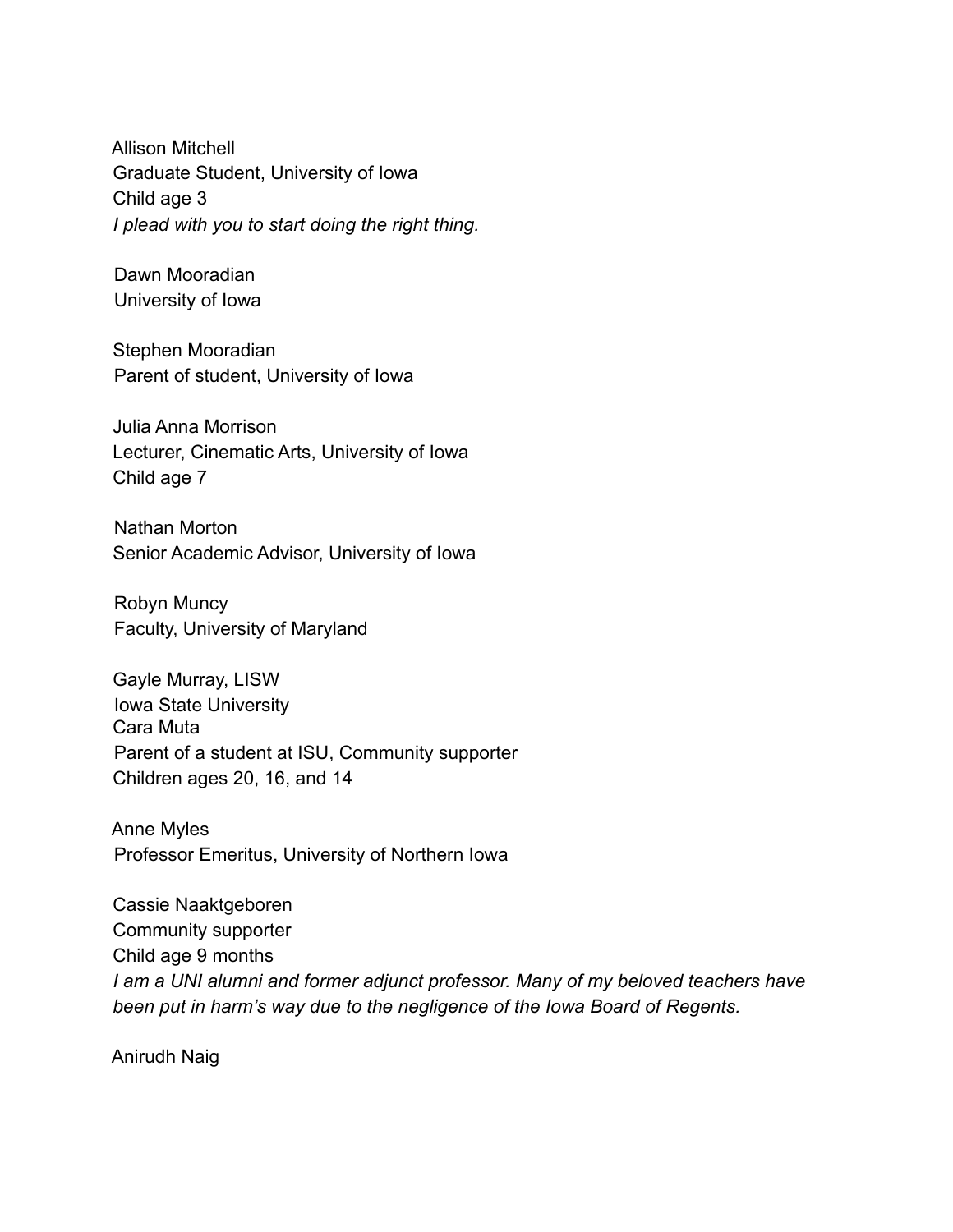Associate Professor, Iowa State University Child age 6 Protect your employees and their family by doing the right thing and saving lives.

Amanda Nichols Clerk III, UI Safety and Security Committee Chair, CSW voting member, University of Iowa Children ages 5, 14, and 18

Sara Nichols Community supporter

Kelly Noltner MA Speech-Language Pathology, University of Northern Iowa

Sandy Nordahl Technical Director, University of Northern Iowa

Christine Norquest Senior Academic Advisor, University of Iowa Children ages 3 and 7

Lynne Nugent Staff, University of Iowa Alison Oliver University of Iowa Children ages 9 and 22 *I'm deeply concerned about parents and children with vulnerable health issues, child care availability, and our community efforts to flatten this curve as much as possible to avoid overwhelming our health care facilities.*

Claire Olsem Community supporter Children ages 9, 16, and 21 *My oldest attends ISU. We need it to be safe for him to come home and interact with his family.*

Kate Padgett Walsh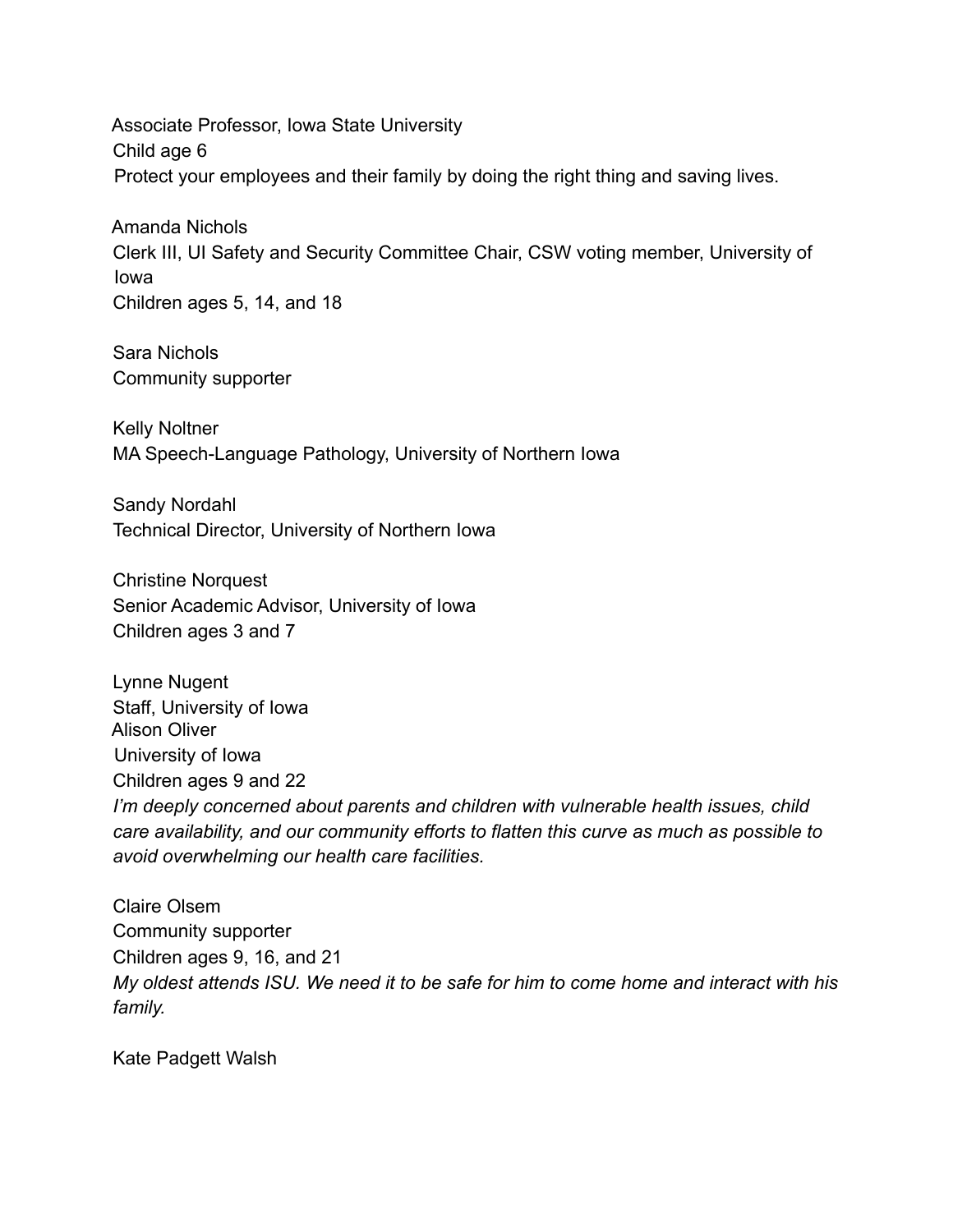Associate Professor of Philosophy, Iowa State University

Candida Pagan University of Iowa

Sara Hayden Parris Associate Director, Thielen Student Health Center, Iowa State University Children ages 10 and 12

Liz Pearce Lecturer, University of Iowa

Beatriz Pereira Assistant Professor of Marketing, Iowa State University Children ages 2 and 4

David Peterson Professor, Iowa State University

Emily Peterson Cinema major, University of Iowa

Joy A Peterson Community supporter *We can and must do better at protecting families from COVID. A small bit of inconvenience for one person in wearing a mask expresses their unselfish concern for the greater whole!*

Steven Plunkett University of Iowa

Arlene Prather-O'Kane University of Northern Iowa alumnus *As an RN I totally agree with ALL of these mitigation factors to decrease the spread of Covid!*

Yasmine Ramadan Associate Professor, University of Iowa Child age 4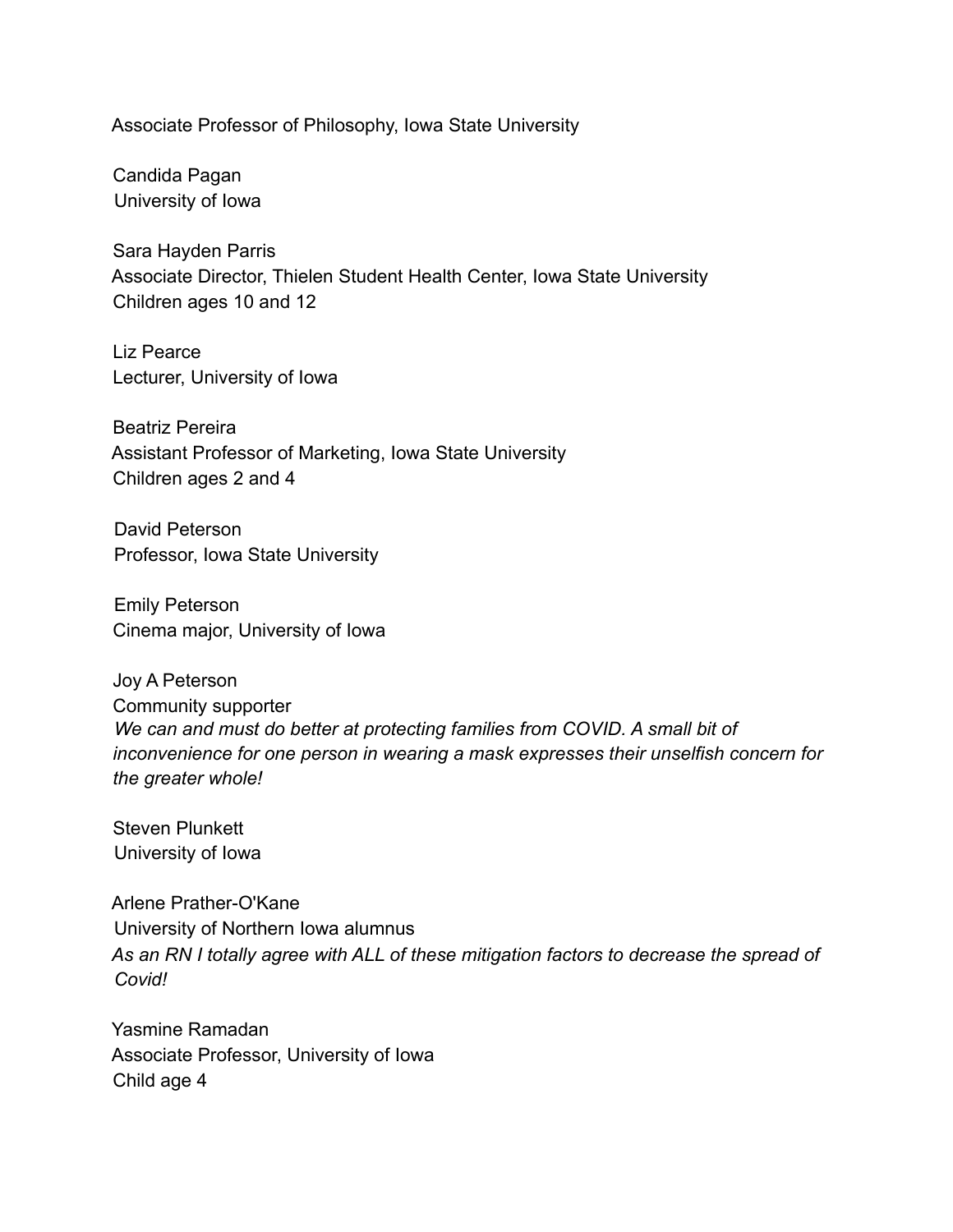Katherine Randazzo TA, English PhD, University of Iowa *I'm tired of feeling unsafe due to lax COVID protocols. Please do the right thing.*

Sibyl Reagan Parent of University of Iowa student Child age 20

Lara Rebsamen University of Iowa

Kayleen Reeve Community supporter

Lisa Reilly Student/Parent, University of Northern Iowa Children ages 7, 10, 13

Jayme Renfro Associate Professor, University of Northern Iowa Children ages 3 and 13

Amy Ressler Community supporter Elizabeth JD Richey, MPH, PhD Community supporter

Addy Rieken Senior; Social Sciences Teaching Major, University of Northern Iowa

Ana Rodriguez-Rodriguez Associate Professor, University of Iowa Child age 18

Luke Roling Assistant Professor, Iowa State University Children ages 3 and 0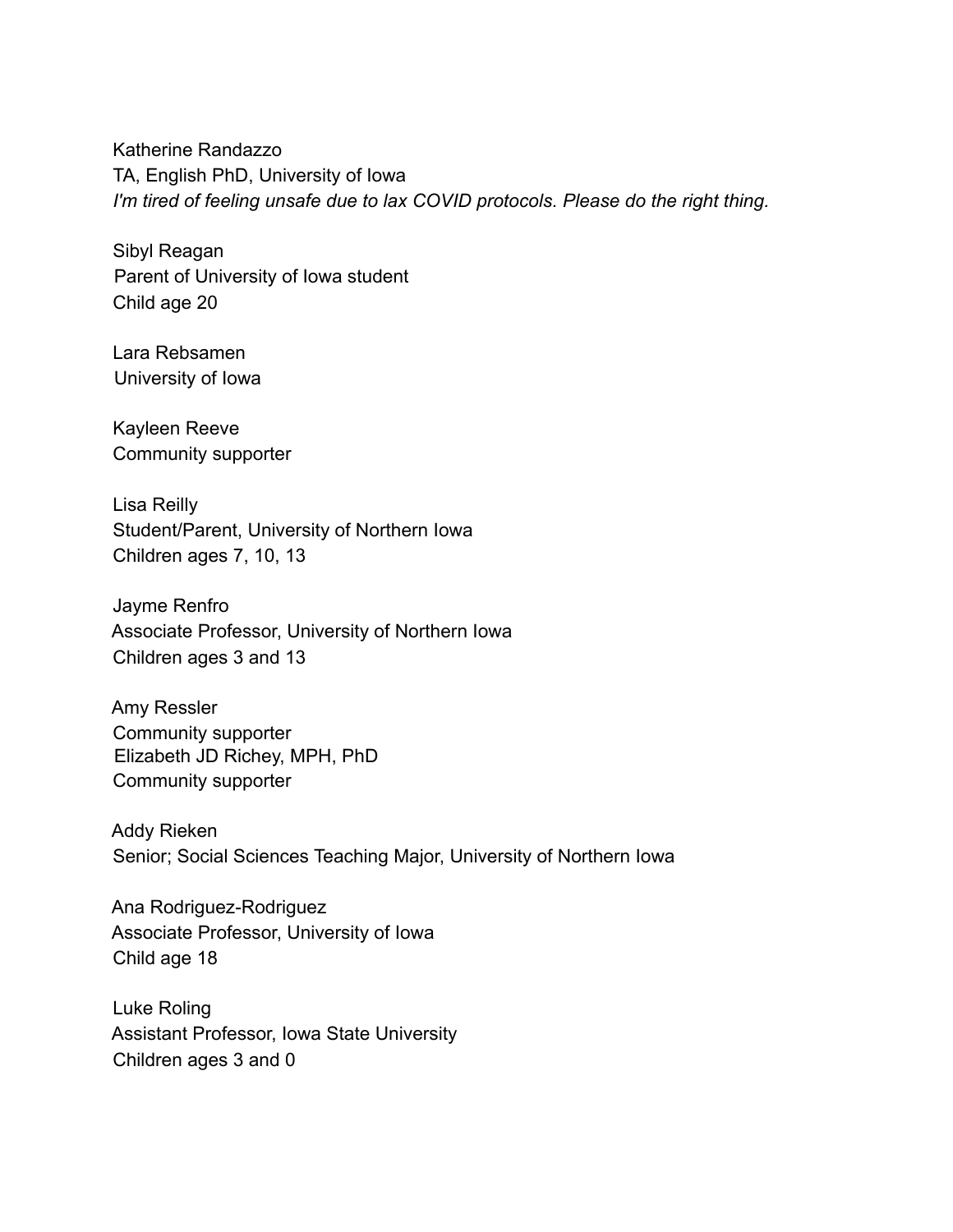Scott Russell Clark Pharmacy technician, University of Iowa *The Board of Regents failures speak for themselves. I urge all of you to resign and disappear from public life.*

Julie Russell-Steuart Chair of The Disability Caucus of the Iowa Democratic Party *The Disability Caucus of the Iowa Democratic Party supports Covid mitigation tools to protect the health and livelihoods of our communities.*

Amy Rutenberg Associate Professor, Iowa State University Children ages 6 and 10

Yasmina Sahir Undergraduate student, University of Iowa

Mayly Sanchez Professor of Physics, Iowa State University Child age 4

Cheryl Scherr Community supporter

Jeremy Schraffenberger Professor of English, University of Northern Iowa Children ages 9 and 11

Leslie Schwalm Professor, History and GWSS, University of Northern Iowa

Christopher Schwartz Black Hawk County Supervisor, Community supporter

Patrick Sedlacek Community supporter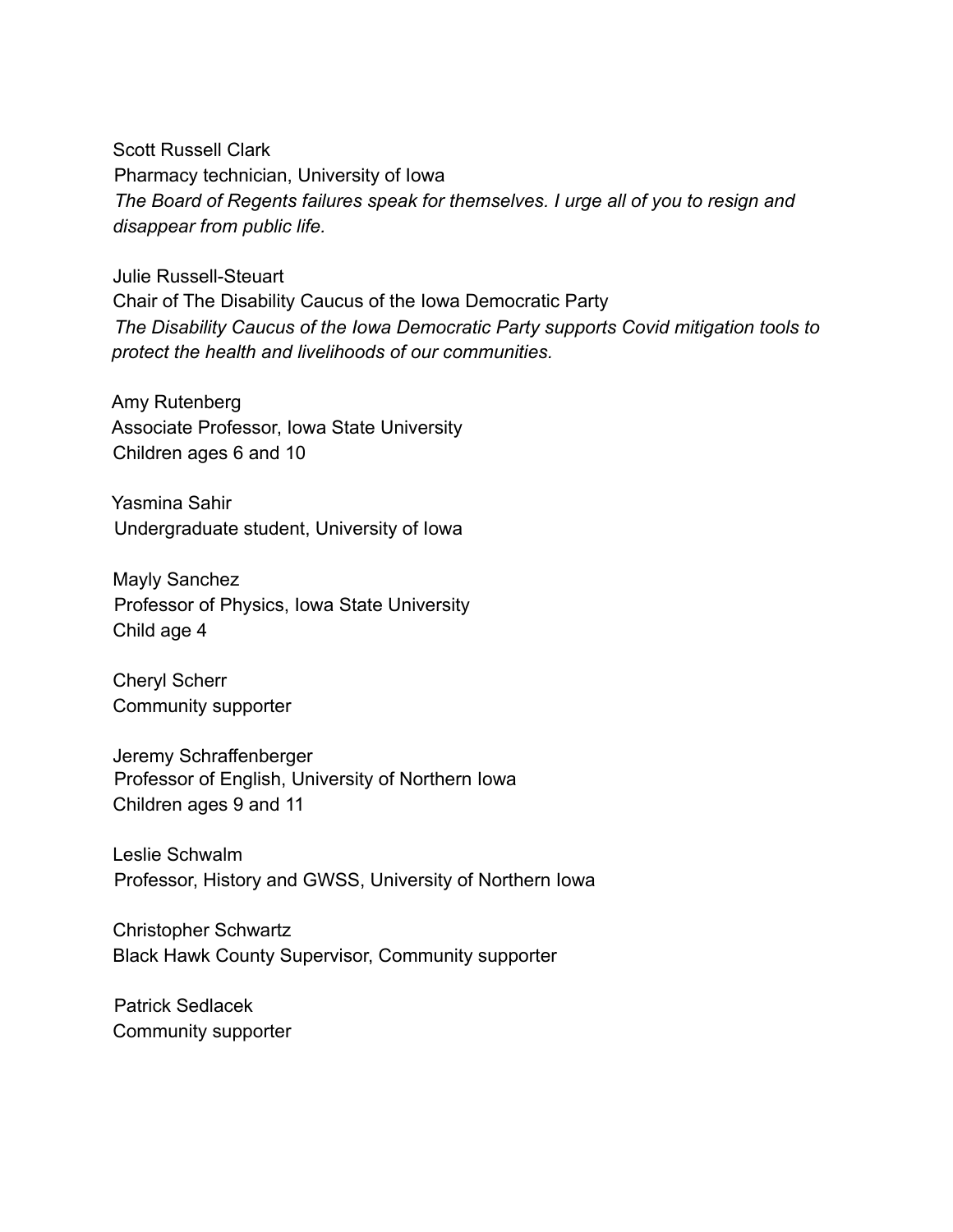Joshua Sebree Associate Professor, University of Northern Iowa Child age 4

Ethan Sellers

Sustainability Sciences, second year, University of Iowa *Just go online, as someone with severe hearing loss being able to control the environment I'm in during class and the use of subtitle/hearing aid tech. It makes everything so much easier, I can't even read mouths either.*

Tara Shochet Community supporter

Inna Shusterman University of Iowa

Jodi Smith Associate Professor, Iowa State University Children ages 14, 10, and 6

Lily Smith University of Iowa, Community supporter

Stephanie Smith Student, Drake Law School

*As a student my university has chosen to implement several safety measures and I am grateful to them for doing so. Students across the state should have the same, if not more, protections that I'm afforded. And as a member of the Iowa communities your students, staff, and faculty may interact with these extra measures protect me, you, and anyone else they may come in contact with beyond campus.*

Tyler Snelling Graduate Teaching Assistant, Communication Studies, University of Iowa

Jenay Solomon Undergraduate Engagement Librarian, University of Iowa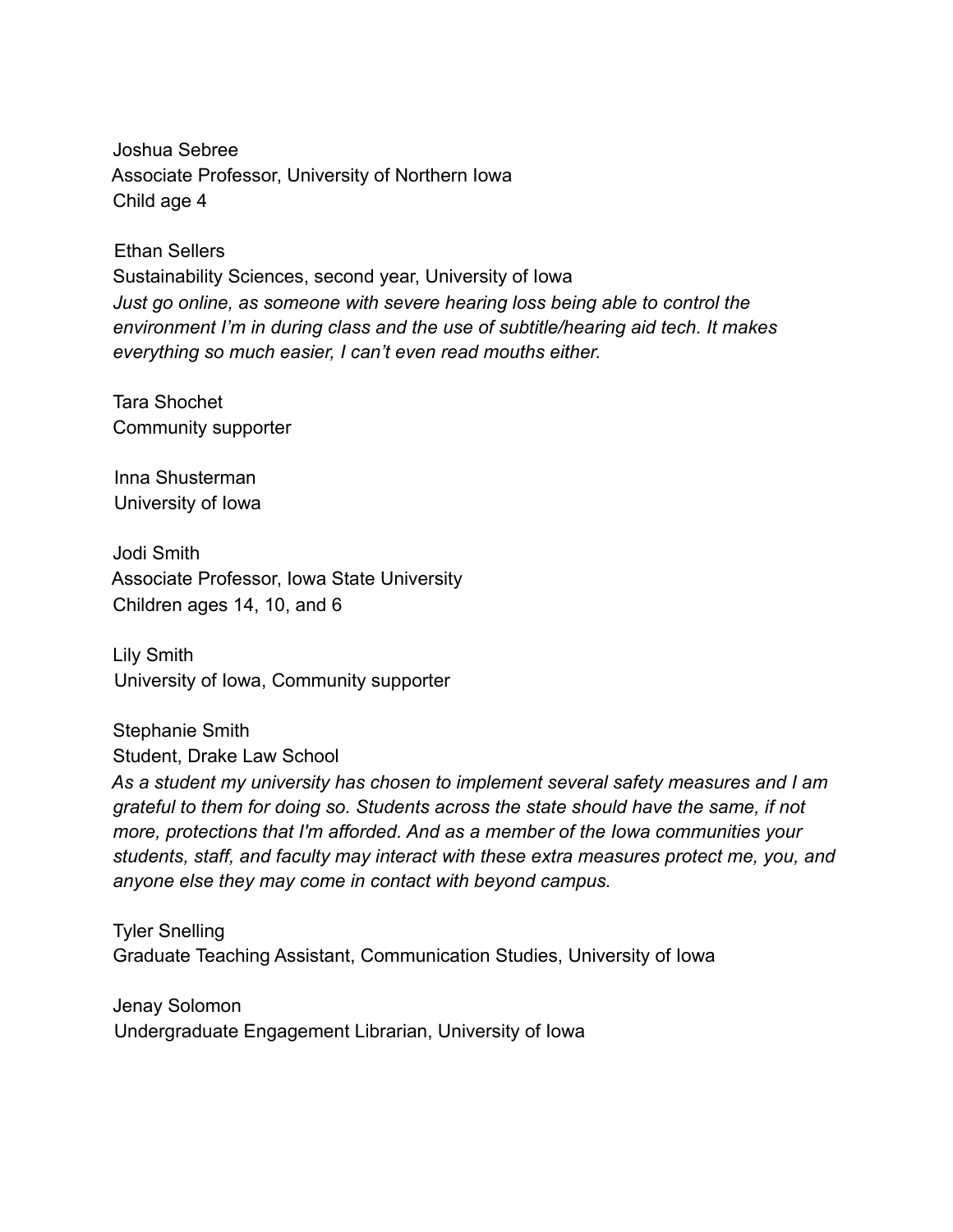Gina Speckman University of Iowa

Renee Speh, MSW FPSS Behavioral Health Consultant, Family Navigator, University of Iowa Children ages 16 and 18

Melissa Spencer Community supporter

Dr. Megan L. Srinivas Infectious Disease Physician and Public Health Researcher, Community supporter, U of Iowa Medical School Alumna

Michelle M Stephenson Community supporter

Cara B. Stone Iowa State University

Jennifer Stone University of Iowa

Amy Storm McKenna Parent of two college students, University of Iowa Children ages 20 and 18

Kalmia Strong Staff, University of Iowa

Erik Stumpf Lecturer, Iowa State University Child age 8

Rong Su Associate Professor of Management and Entrepreneurship, University of Iowa Child age 2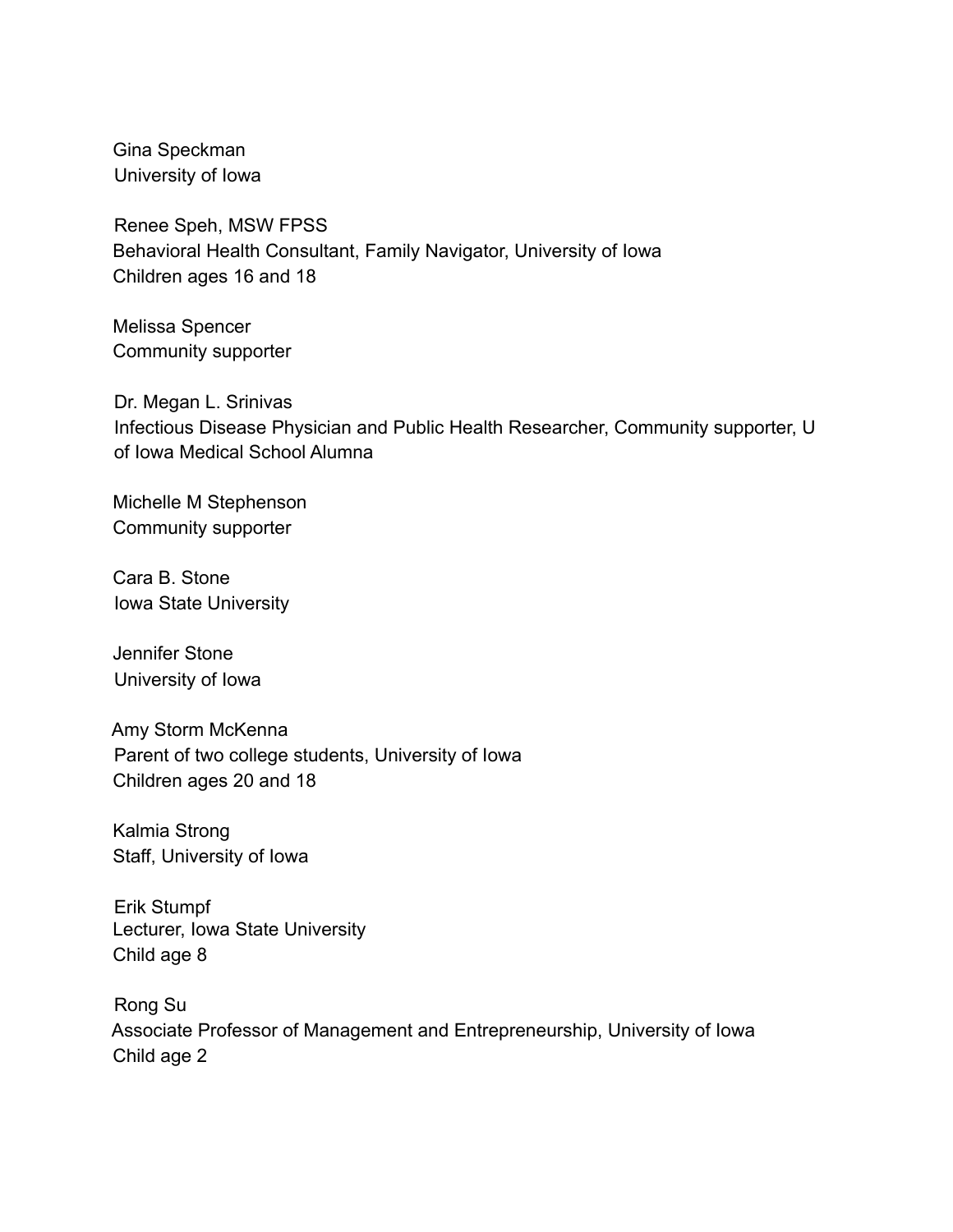Elizabeth A Sutton University of Northern Iowa

Elizabeth Swanner Smith Associate Professor, Iowa State University Children ages 7 and 5

Laura Szech Alumni, University of Iowa

Aixin Tan University of Iowa Child age 1

John Tappen TA, University of Iowa

Deborah Thompson Public health advocate. Friend of several University of Iowa staff. *These are reasonable requests. Please honor them.*

Corey Timm Community supporter Children ages 10, 7, and 3

Gyorgy Toth Alumnus, University of Iowa

Deborah VanderGaast, RN, BSN Alumni, Parent of UIHC employee, Parent of fall 2022 student, University of Iowa

Miriam Vélez-Bermúdez, MS, MPH University of Iowa Rishi Wagle MA Candidate, Music Education, University of Iowa

Crystal Waltz University of Northern Iowa, Community supporter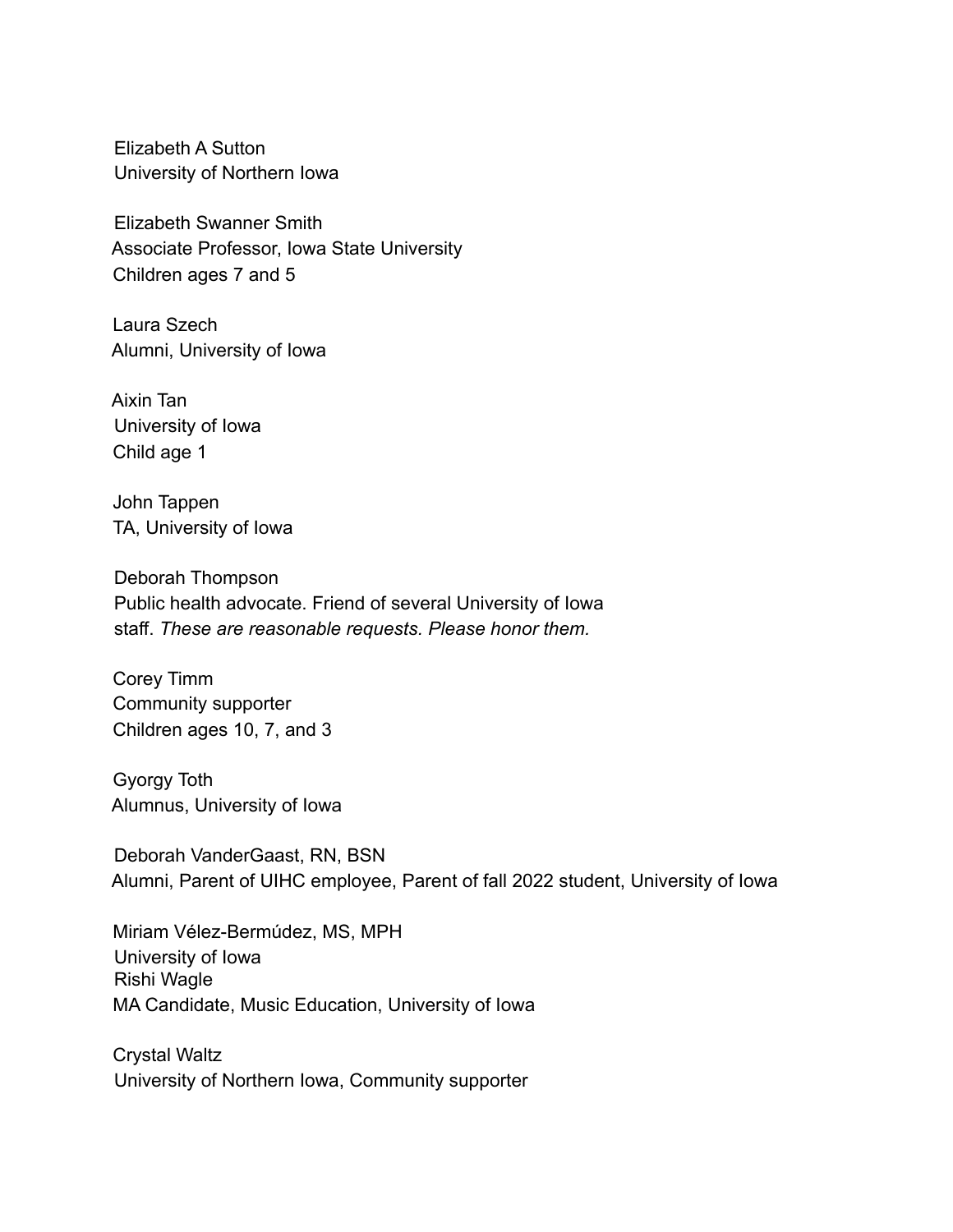Child age 17

Boxiang Wang Assistant Professor, University of Iowa Child age 3

Yi Wang University of Iowa Child age 1

Bethany Washington UNI Suzuki School Instructor, University of Northern Iowa

Beth Watson Admin Services Coordinator, University of Iowa

Cindy Watson Adjunct instructor, Community supporter

Marilyn Webster Parent, University of Iowa Child age 19

Matthew J Weedman Associate Professor Department of Theatre, University of Northern Iowa Children ages 13 and 11 *Both of my children are immune compromised.*

Amanda Weinstein Associate Professor, Iowa State University Child age 8

Amy Weismann University of Iowa Ai Wen Assistant Professor, University of Northern Iowa Children ages 6 and 10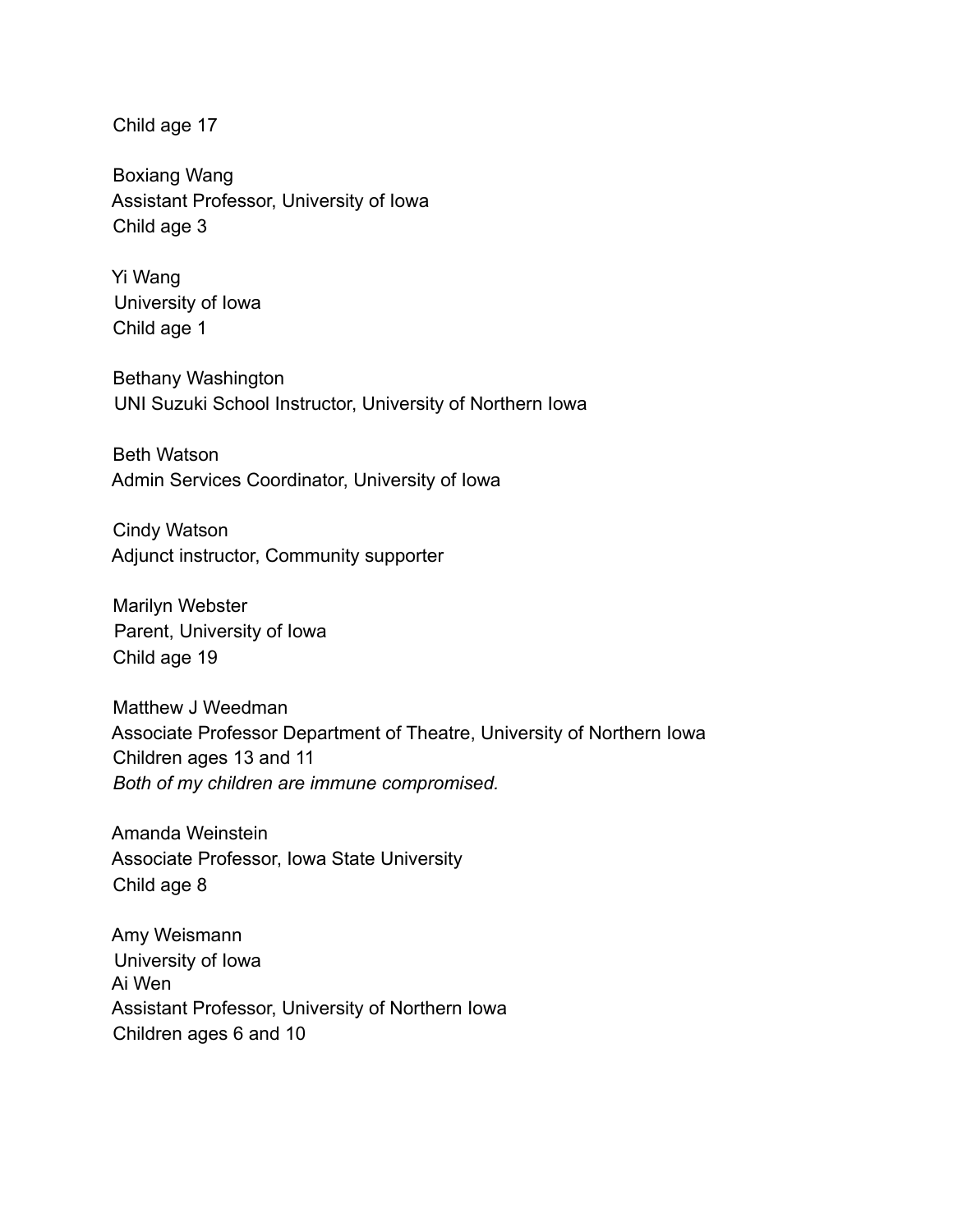Kay Wenzel Hawkeye Community College Children ages 9 and 5

Benjamin Widiss Community supporter

Laura Widman Graduate Student, University of Iowa

Brad Wiesenmayer Alumni (BA) Sociology, Iowa State University and current educator in DMPS

## Kirk Wilkins

Assistant Teaching Professor of English, Iowa State University *Earlier this week I submitted my resignation from Iowa State University. I frankly could not do it any longer. Among the factors that led to my resignation was the clear lack of value or concern the Board of Regents takes with faculty and staff as well as the cowardice and silence of university leadership, who could have easily stood up to and defied them publicly.*

Sara Anne Willette Iowa COVID-19 Tracker

David Wittenberg Associate Professor of English, University of Iowa Child age 15

Brooke Wonders Associate Professor, University of Northern Iowa Child age 1

Aaron Robert Wood Associate Teaching Professor, Iowa State University Children ages 2 and 4 Toni Wood University of Northern Iowa